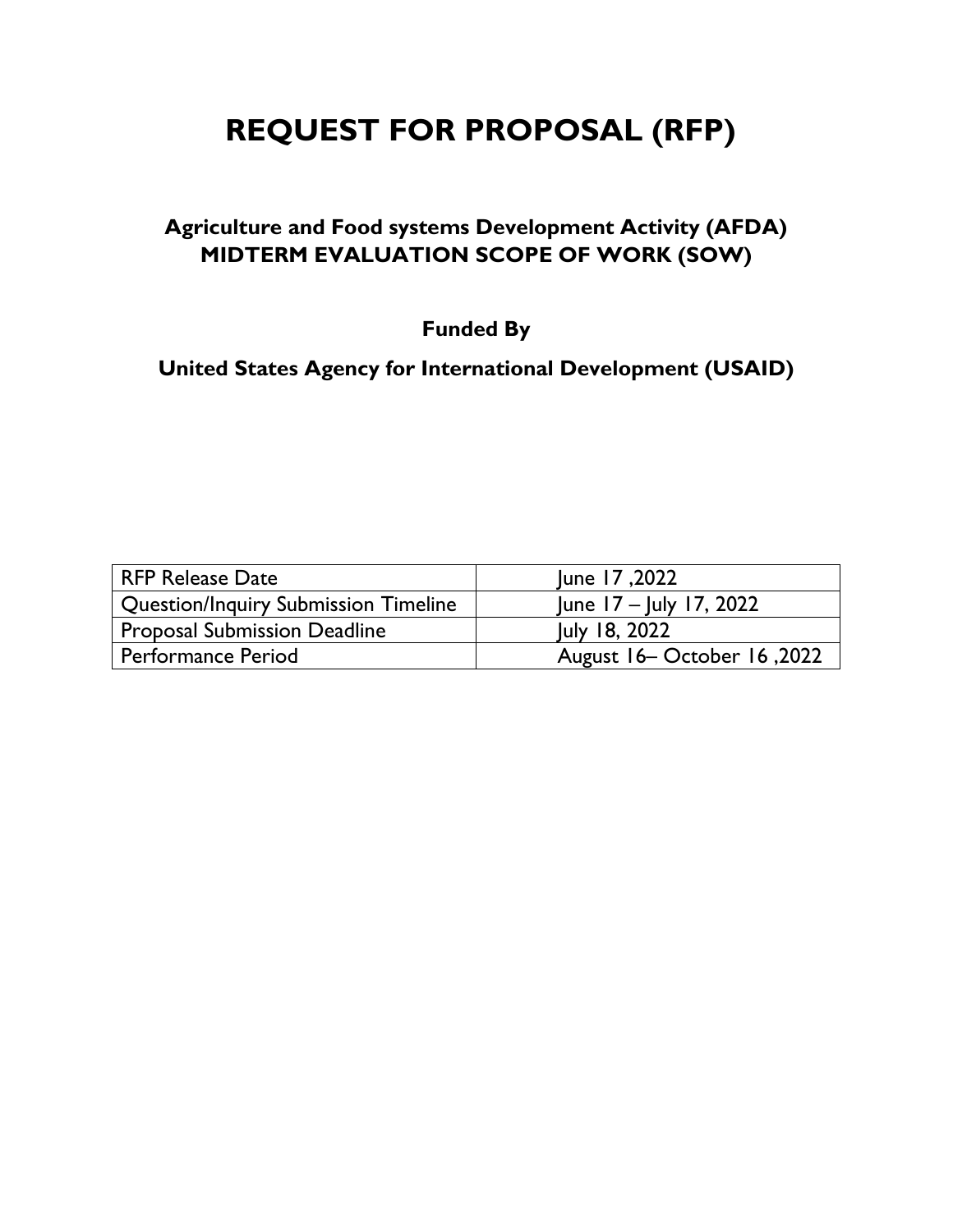## **AFDA PROJECT BACKGROUND**

#### **Introduction**

This section presents how the Agriculture and Food Systems Development Activity (AFDA) was conceived, the implementation context, the implementation approach, the geographical coverage, and the purpose and scope of the midterm evaluation.

## **AGRICULTURAL CONTEXT**

Myanmar is endowed with a wealth of natural resources, a geostrategic location amid China, India and Southeast Asia, multiple outlets to major Indo-Pacific shipping routes, and is surrounded by countries which represent 40 percent of the world's population. Myanmar has enormous potential to translate its strategic position into progress for its 51 million people. However, despite Myanmar's potential, its smallholder farmers still struggle. Over 50% of farms are less than 2 hectares. The extreme fragmentation of the producers, along with a lack of strong farmer organizations creates a barrier to the delivery of inputs and services and linkages to markets. This barrier ripples through the entire agricultural sector as firms lack a consistent supply of quality raw material and operate at a fraction of capacity, while farmers, especially women, lack access to regional/national markets.

Input and service providers struggle with "last mile" delivery to smallholder farmers in rural communities. Layers of intermediaries drive up prices and limit selection, while the lack of services discourages farmers from investing in improved inputs or modern production practices.

## **COMPLEX AND FLUID OPERATIONAL ENVIRONMENT**

The COVID-19 pandemic that broke out at the end of 2019, and the military coup (effective  $1<sup>st</sup>$ February 2021) continues to present major constraints in the agricultural and food systems in Myanmar.

In Kachin and Northern Shan, the situation is further exacerbated by an already existing conflict between ethnic groups and the Myanmar military which has resulted in isolated communities and a lack of market participation by ethnic minorities. These remote, upland areas have limited infrastructure and unstable security that discourages private investment. These populations face limited access to land and lack local supply of inputs, market information, and services to upgrade productivity and become more competitive. Targeted support to integrate the participation of isolated ethnic minorities into functioning and inclusive market systems is needed. To enable this to happen, new relationships must be fostered, driven by mutual economic incentives that build trust, increase social cohesion, bridge inter-ethnic divides, and promote peace.

## **IMPLEMENTATION APPROACH PROBLEM STATEMENT**

The limited functionality and efficiency of the agriculture and food system, on-going conflict and inter-ethnic tensions are hindering sustainable peace and rural transformation in Burma.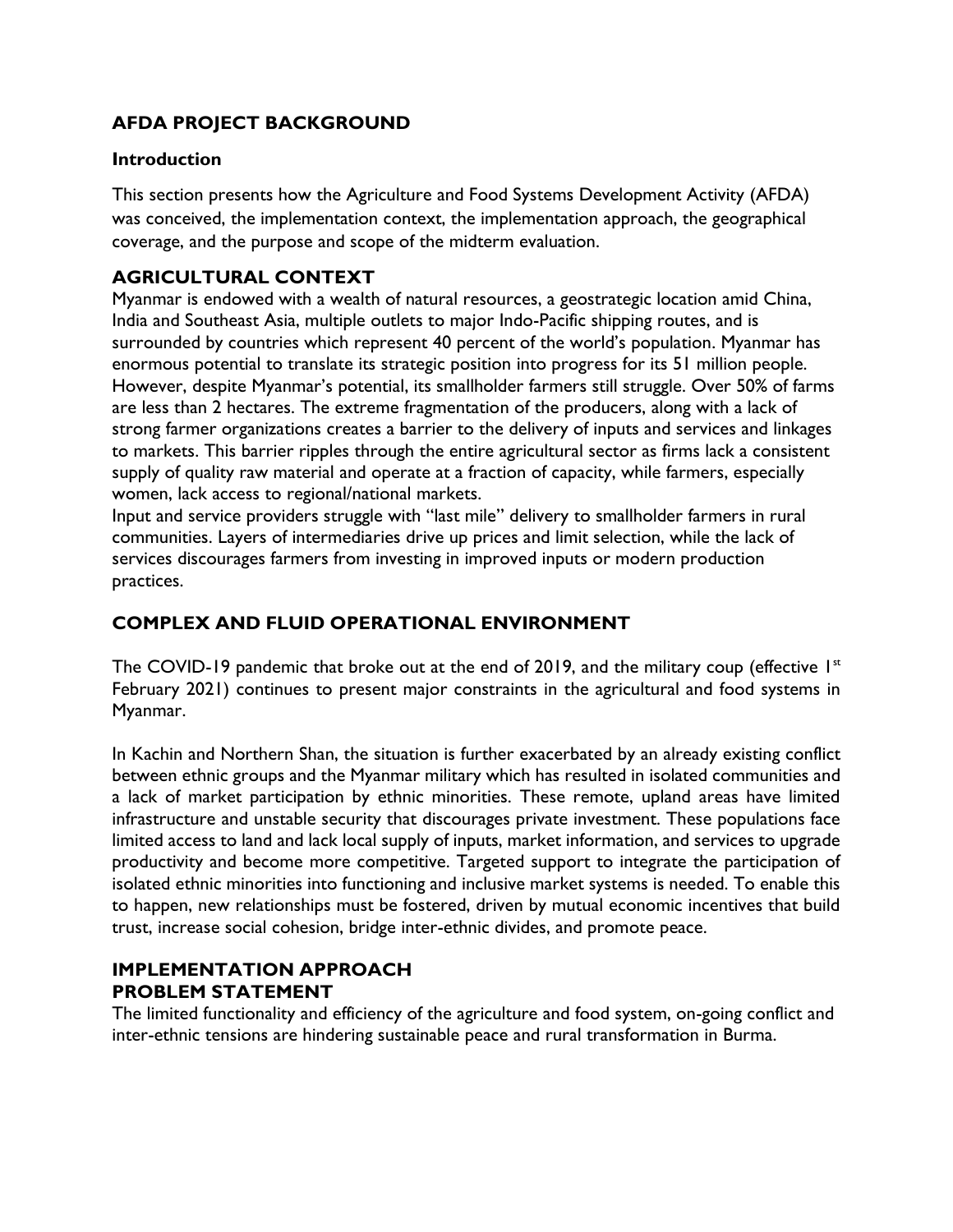## **AFDA ACTIVITY DESCRIPTION**

The purpose of the AFDA Activity is to advance peace and reduce interethnic tensions by creating bonds of mutual self-interest and urban-rural linkages along production and market value chains with marginalized ethnic groups in conflict-affected areas. To accomplish this, the Activity is mitigating interethnic tensions by addressing some of the economic drivers of conflict. AFDA increases the productivity, inclusiveness, and competitiveness of key market segments, thereby facilitating broader market systems participation and sustainable transformation of agriculture and food-systems across ethnicities in the Zone of Influence (ZOI).

## **STAKEHOLDER VALIDATION OF AFDA**

The AFDA co-creation process incorporated two stakeholder events to validate the AFDA program design, peak the interest of market actors, and gather insights into challenges and opportunities the Activity should address. The first session was held in Yangon on 28 May 2019, with over 35 attendees representing various public and private sector representatives. The second was held in Taunggyi, Shan State on 30 May 2019, with 46 participants and an in-depth discussion about the conflict areas in Shan state. Feedback from the stakeholders validated USAID and ACDI/VOCA's design and helped further refine the Activity focus.

The two stakeholder sessions shared broad consensus around a lack of financing, post-harvest infrastructure and technical skills for farmers and workers as their top challenges. Similarly, both groups identified the existence of large export markets and an interest in technology and innovation, as well as entrepreneurship opportunities for women and youth.

Differences between the groups included a greater emphasis on the lack of civil infrastructure in Shan state and a greater awareness of the need for a favorable business enabling environment, as well as investment in research and development in Yangon. In articulating their needs for future assistance from AFDA, both groups identified the need for new technology, especially postharvest infrastructure, and value-adding technology, along with improved access to finance. Yangon stakeholders expressed a need for strengthened business linkages and market information, including through digital platforms.

#### **GEOGRAPHIC FOCUS**

The AFDA Activity is focused on delivering impact in the following regions, considered the Zone of Influence (ZOI): Shan, Kachin, Mandalay, Sagaing, and Magway. Development follows a hub and spoke model, leveraging the private sector in secondary cities to expand and improve the delivery of services and inputs to, and supply of crop from, rural farmers. Mandalay is the largest city in this ZOI, and its agribusinesses are currently sourcing raw goods from the identified zone.

Beyond Mandalay, investment, and development of other regional cities will be considered, to improve production efficiency and create off-farm economic opportunities for rural residents. AFDA may also work with Yangon-based firms that are looking to expand service/input delivery into or source their supplies from the identified Zone of Influence. As the situation in Myanmar continues to be fluid and complex, consideration of expanding and contracting the ZOI boundaries, and monitoring active conflicts within the zone will be necessary, and activities planned in these areas will be adjusted on an ongoing basis.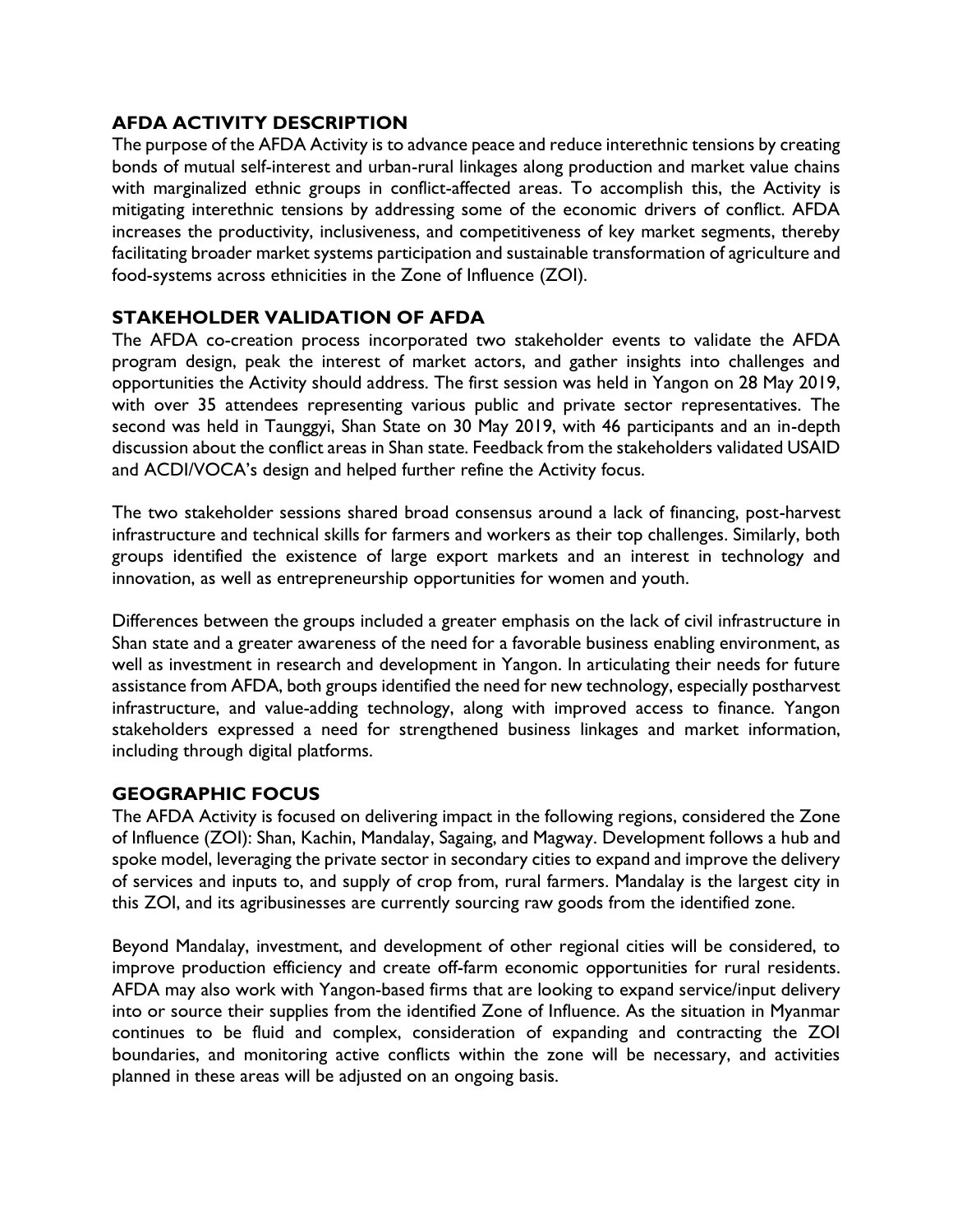## **USAID AFDA INTENDED OUTCOMES**

Outcome 1: Increased economic interdependence among market actors of different ethnic backgrounds

Outcome 2: Increased access to agricultural support services

Outcome 3: Increased availability of improved inputs

Outcome 4: Smallholder supply-chains expand domestic and international market access

AFDA also understands that market systems are inclusive when the structures within it enable and facilitate women's equal access to resources as well as catalyzes the capability of decisionmaking required for women to have the agency to act upon the acquisition of those resources and influence the systems in which they live and earn. As a result, AFDA seeks to mainstream gender across all project outcomes as well as ensure that gender-transformative and womenspecific approaches are employed where specific attention is needed to lessen gaps between males and females and/or remove barriers to women's full participation and benefit from market systems. AFDA's approach to inclusion seeks to empower poor and marginalized groups, including females of all ages by addressing specific domains of the A-WEAI (access to productive resources, control over the use of income, and leadership) as well as catalyzing systems change across agency, access, and enabling environment (e.g., rules) spheres.

## **OBEJECTIVE OF THE MIDTERM EVALUATION**

The objective of the AFDA midterm evaluation is to assess whether or not the Activity is on track in terms of achieving the stated outcomes above. The evaluation will also allow AFDA to examine and refine the validity of the logical pathway of the Results framework of the Activity and associated assumptions developed during the Activity design.

Both qualitative and quantitative information from the evaluation will provide an in-depth understanding of the results achieved, insights on what is working or not working, and inform Activity design and target adjustments. This midterm evaluation must:

- a) Collect and analyze data for key midterm indicators (A-WEAI & Social Capital Index).
- b) Answer AFDA midterm learning questions through quantitative and qualitative methods
- c) Identify key adaptive strategies that AFDA should [continue to] pursue considering the current situation. What should the focus be over the next 2 years?
- d) Conduct an outcome harvest, which communicates the scale and sustainability of positive, negative, and unexpected outcomes as well as lessons learned.
- e) Assess the system level influences of the current portfolio of AFDA partners in regard to the AFDA market systems map with key leverage areas

## **MIDTERM EVALUATION QUESTIONS**

• What are the best linkage models to help small and medium sized producers, traders, and postharvest market actors, who frequently lack collateral, registration, and credit history to access loans or other financial instruments to effectively expand their businesses?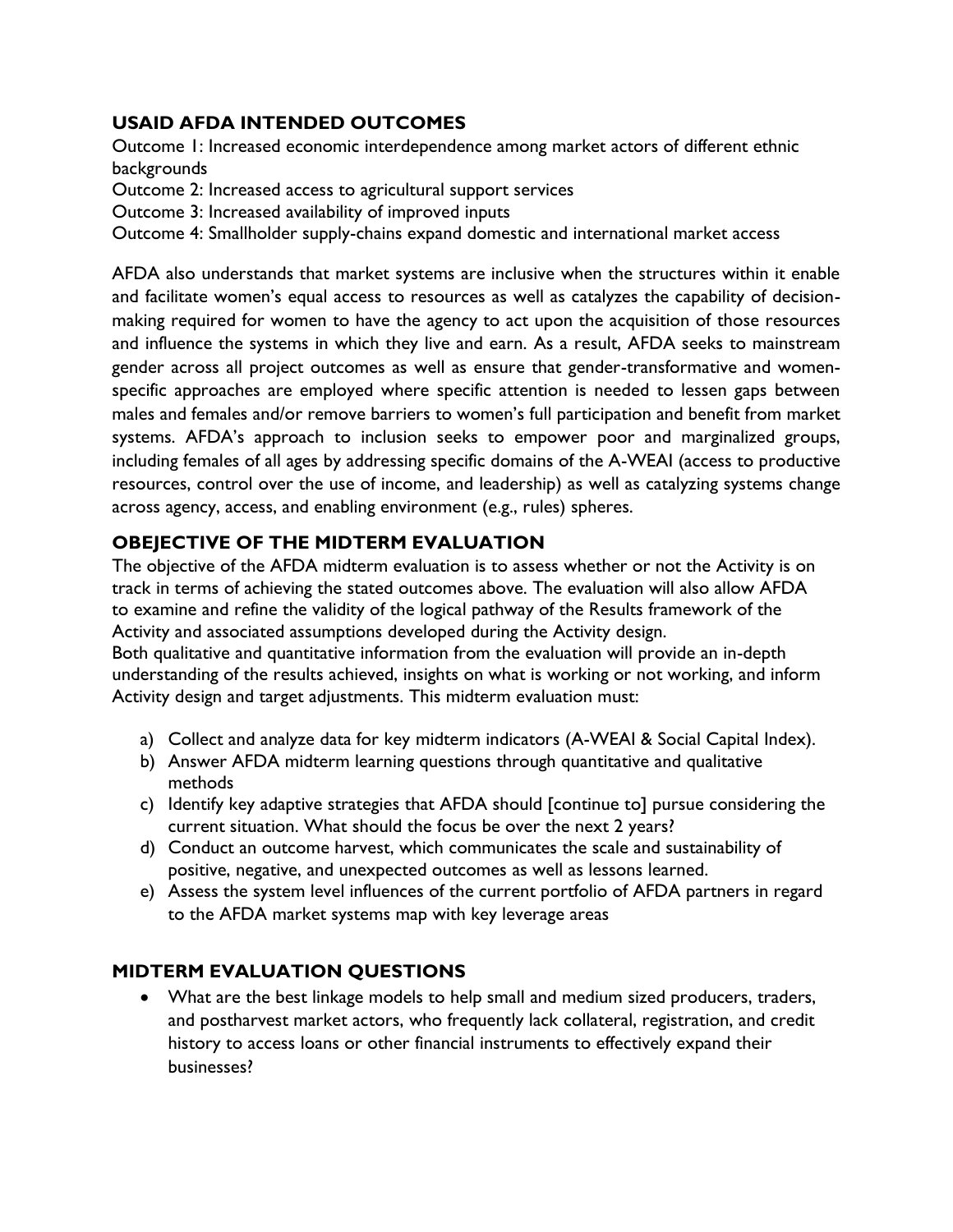- What AFDA supported strategies, models or innovations have been most successful in increasing access to inputs and extension services? Why have certain strategies/models/innovations been successful or unsuccessful? What are lessons learned that the activity could build on going forward?
- What types of market linkages help reduce the obstacles in value chains that hinder agricultural actors from benefiting from existing infrastructural facilities?
- Can marketing and branding effectively influence consumer preferences in order to benefit both product quality and/or nutrition priorities? How can existing cultural frameworks, such as family structure and community roles, be leveraged to encourage long-term prioritization of nutrition?
- How has AFDA influenced the way market system actors do business (e.g., relationship with other market sector actors/suppliers, marketing, services supplied, gender and social inclusion etc.)? How sustainable are these changes (e.g., continued market actor investment)? Are the capacities of these actors notably improved?
- How has AFDA influenced market system actor and farmer income and profitability (examining differences between individual and firm owner sex, age & ethnicity)? (*This learning question would require collecting quantitative data from control firms and farmers to understand % change in sales and % change in costs and conduct a difference in difference analysis*).
- How effective is AFDA's approach in promoting the gender and social inclusion business case with targeted market systems partners? What strategies have been the most/least successful? Is there potential for scale/has copying or scaling already occurred? If so, what might this look like?
- To what extent has AFDA facilitated increased opportunities for women, youth, and other marginalized groups? What strategies have been most/least effective? Are there opportunities for improvement/enhancing results?
- What are the most effective programmatic approaches to catalyze lasting improvements in AFDA targeted WEAI factors/drivers?
- What factors substantially contribute to closing gender and ethnicity gaps in access to agricultural technologies and practices? What are the most effective approaches and interventions that result in improved women's and minority groups' application of agricultural technologies and practices? What technologies/practices that AFDA has facilitated (including packages of technologies and practices), are most likely to have net positive and compelling impacts for inclusive development, including gender empowerment?
- What private sector engagement relationship qualities influence results/what elements resulted in transformative partnership alliances? What factors discouraged transformative partnership alliance results?
- How has AFDA contributed to the resilience, of assisted market actors, to COVID-19 and the political environment, compared to non-assisted actors? What more can be done to further mitigate the effects of COVID-19 and the political environment?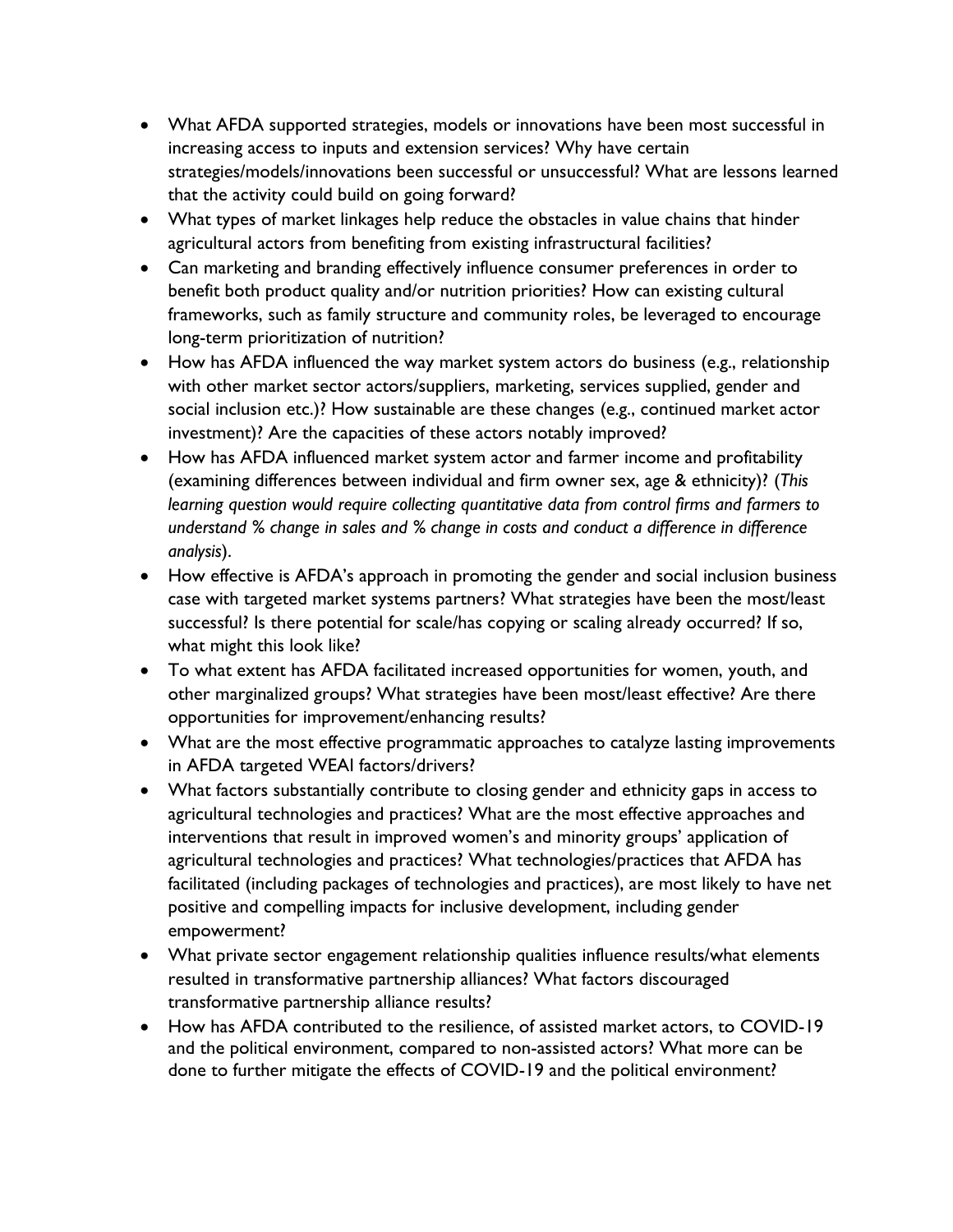- Has AFDA incited market-systems level changes? What are the scope (e.g. scale) and characteristics of these systemic changes (e.g. what business models/initiatives contributed to these changes)? Copying of technologies, practices and models at the firm and farmer level should be explored. See Annex 3 for details on measuring and qualifying systemic change.
- Why do certain sources/elements of market systems resilience (at various levels) explain why some households, communities, and systems subject to recurrent shocks and stresses are able to manage these events without compromising current and/or future well-being, while less-resilient households, communities, and systems are not? How can these sources/elements of market systems resilience be strengthened and expanded to improve and maintain development outcomes of interest in the face of recurrent shocks and stresses? (*This learning question will involve qualitative data collection and analysis that complements the quantitative findings from AFDA's market system diagnosticproviding more context on the 'how', 'what', 'why'*)

A few additional learning questions, focused on capturing information to inform project implementation, will be added following the analysis of the AFDA baseline data. These will be expected to be answered under the proposed budget by the contractor for the midterm evaluation.

## **METHODOLOGY**

This section describes the methodology to be used for answering the evaluation questions and the learning questions.

The midterm evaluation will be conducted using a mix of qualitative methods and quantitative methods. For the quantitative method, the sample size will be computed on the basis of a 95% confidence level and 10% margin of error using the standard variance from the respective targeted A-WEAI indicators and social capital index (whichever indicator has the maximum variance). The A-WEAI and social capital index data will be captured from the locations from which baseline data for these two indicators were gathered.

And for the qualitative method (e.g., Focus Group Discussions, Key informant interviews), the sample size to be captured in the final report will be reached when responses being provided become repetitive from successive respondents (i.e., a point where collecting and analyzing additional data does not provide any further new content about the topic being discussed). However, we anticipate a minimum of 100 key informant interviews and 50 focus group discussions will be necessary. Some learning questions will require quantitative and qualitative data collection from control populations. Secondary data should be used to add context to the report narratives and analysis.

The study will be administered at multiple levels of direct participants, as described below. Whereas the priority is for in person data collection, the option of phone data collection may also be employed if the field conditions do not permit in person data collection (with AFDA's permission). For population 3, A-WEAI questionnaires should be administered per IFPRI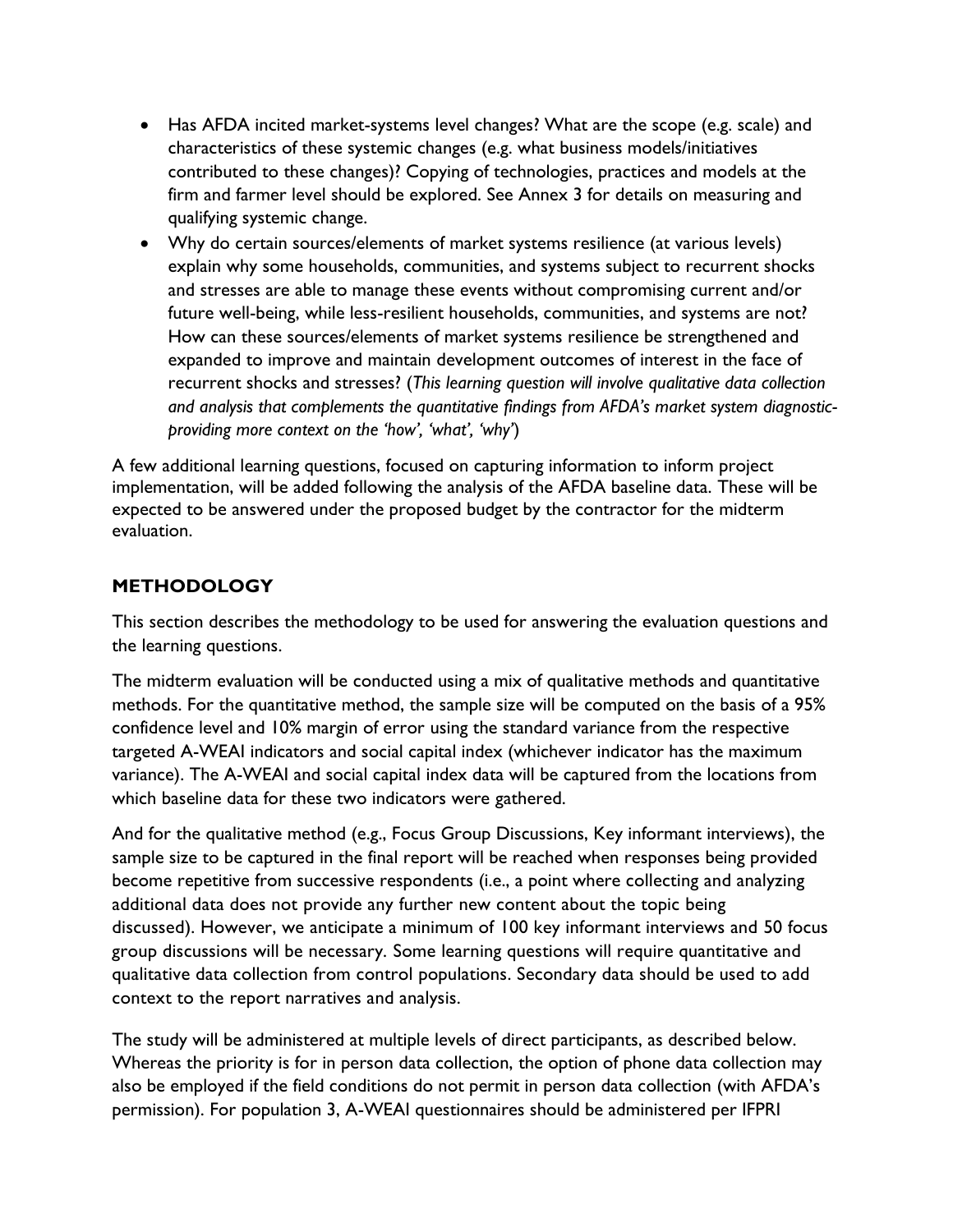methodology recommendations-to the male and female head of the household separately while only the targeted household participants should be interviewed for Populations 1, 2 & 4.

Population 1- at the firm level\_targeting key decision makers of AFDA market systems development partner firms. Firm level will look at firm ownership types (sex, age, and ethnicity) and the main type of role played by the firm in the market system (input dealer, Agro-Processor, Extension service provider, financial service provider), ethnicity of firm owners;

Population 2-at the firm employee level (male/female, age, ethnicity disaggregated individuals, that are employees of AFDA market system development partners;) and

Population 3 - the farmer household level\_i.e., farmers (male/female, age<sup>1</sup>, ethnicity disaggregated) that produce AFDA targeted commodities (Annex 7), and

Population 4- at the market systems level, focusing on other market actors in the ZOI benefiting from or affected by AFDA's work. Focusing on firm ownership types (sex, age, ethnicity) and the main type of role played by the firm in the market system (input dealer, Agro-Processor, Extension service provider, financial service provider), ethnicity of firm owners;

Population 5: Technical AFDA staff that interact with agricultural market systems actor firms and producers/producer groups, which is inclusive of prioritized market system actors within AFDA targeted sectors.

## **Outcome Harvesting components**

Outcome harvest is a methodology used to examine positive and negative outcomes that happened as a result of the project. The consultant is expected to use quantitative data analytics (using pre-existing indicator data and survey data) and qualitative data (e.g., interviews of key informants such as MSDF partners, AFDA participants, and focus group discussions of targeted farmers groups) to understand the scale and sustainability of positive and negative AFDA outcomes. The outcome harvest should examine how AFDA has influenced market systems (e.g., achieving systemic change). This includes examining key outcomes in AFDA's results framework and Theory of Change including but not limited to, changes in the following elements, examining differences in results across participant sex, age, ethnicity, and geographic area, at both the participant and firm-owner/leadership levels:

- Economic interdependence among market actors of different ethnic backgrounds (examining differences in sex of participants, age of participants, sex of firm owners, ZOI; interviews of farmers and MSDF partners)
- Access to agricultural support services (Examining differences in sex, age, ethnicity, ZOI)
- Access to quality inputs (Examining differences in sex, age, ethnicity, ZOI)
- Expansion of market supply-chains (domestic and international) (Disaggregated by sex, age, ethnicity and ZOI)?
- Gender equity and empowering women and youth

 $1$  Age is defined as; 15-29 years = Youth, 30+ years = Adult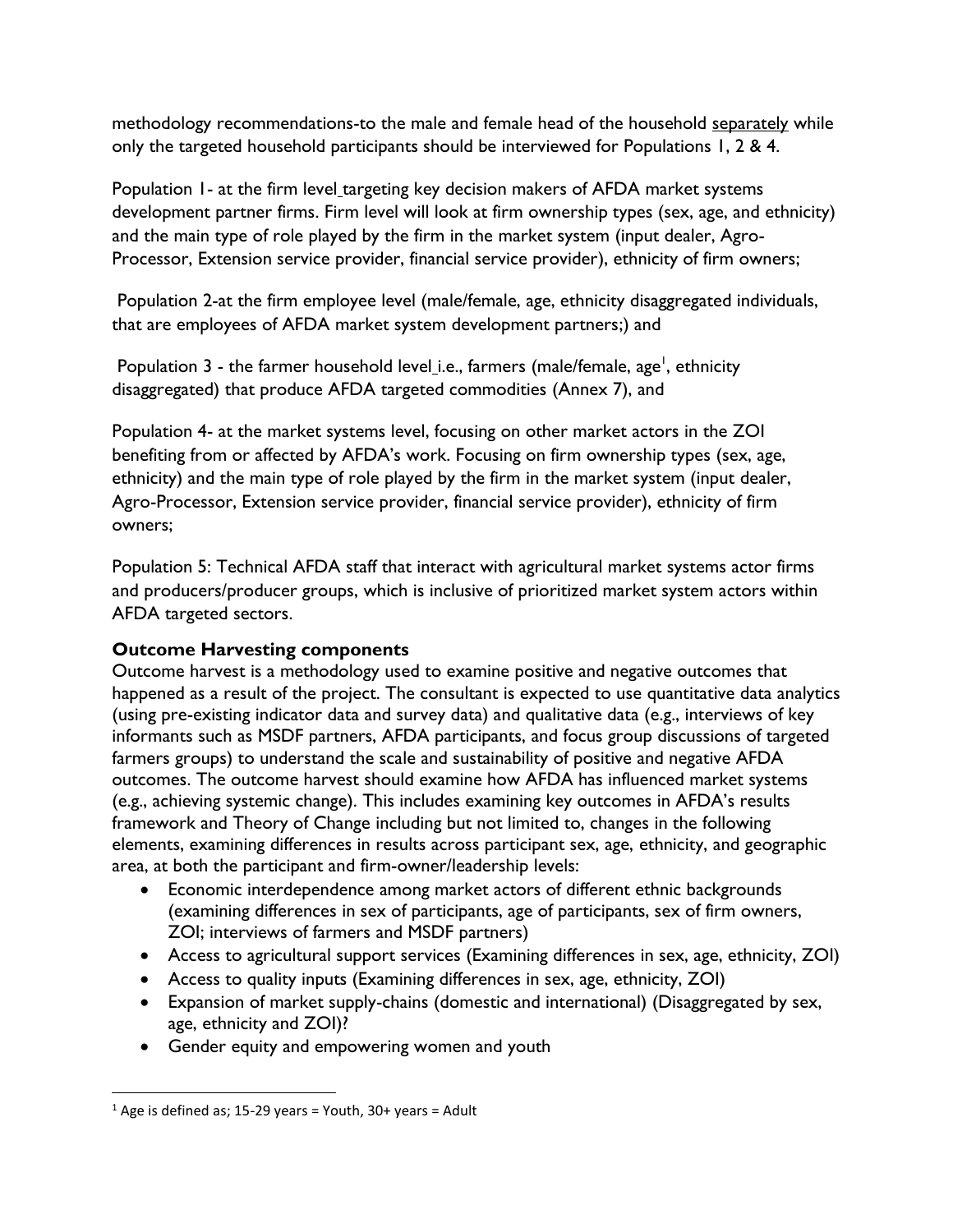The consultant should conduct all five steps of an outcome harvest. All tools should be reviewed by and developed in collaboration with AFDA staff. Key informant interviews and focus group discussions should be recorded and transcribed in English and coded using a software platform. These materials must be shared as part of the deliverables. The outcomes from the outcome harvest should be described in the form of outcome stories (with a story for each outcome and sub outcome), accompanied by relevant quantitative data and photos.

## **Outcome Harvesting (OH) methodology**

See Annex 5 for the 5 outcome harvest methodology steps.

## **AFDA Participant Population Endline Targets & Required Strata**

| Population I:       | Population 2:     | Population 3: | Population 4:     | Population 5:        |
|---------------------|-------------------|---------------|-------------------|----------------------|
| Partner Firm owners | Partner Firm      | Producers of  | Other markets     | AFDA technical staff |
|                     | employees         | targeted      | actors in the ZOI |                      |
| Sample size: TBD    |                   | commodities   |                   | Sample size: TBD     |
| $N = 70$            | Sample size: TBD  |               | Sample size: TBD  | $N = 30$             |
|                     | $N = 1,063$       | Sample size:  | $N = 844$         |                      |
|                     |                   | TBD           |                   |                      |
|                     |                   | $N = 17,458$  |                   |                      |
| -Respondent sex     | -Respondent sex   | -Respondent   | Male owned,       | Respondent sex       |
| -Respondent         | -Respondent       | sex           | female owned,     | Job category         |
| ethnicity           | ethnicity         | -Respondent   | core business of  |                      |
| -Respondent age     | -Respondent age   | age           | firm, targeted    |                      |
| -Core business of   | -Core business of | -Respondent   | commodities       |                      |
| firm,               | firm,             | ethnicity     |                   |                      |
| -Sex of firm,       | -Sex of firm,     | -Commodity    |                   |                      |
| ethnicity of owner, | ethnicity of      | grown by      |                   |                      |
|                     | owner,            | respondent    |                   |                      |

## **ACTIVITY STAKEHOLDERS**

The following categories of stakeholders shall benefit from and will be consulted during the AFDA midterm evaluation i.e.,

USAID, AFDA public and private sector partners, smallholder producers of AFDA targeted commodities in the ZOI, AFDA implementation team (in HQ and Myanmar) and other ZOI development actors.

## **ROLES AND RESPONSIBILITIES**

The contracted firm shall;

(i) Male and female enumerators will be recruited to match situations where respondents prefer to be interviewed by enumerators of the same sex.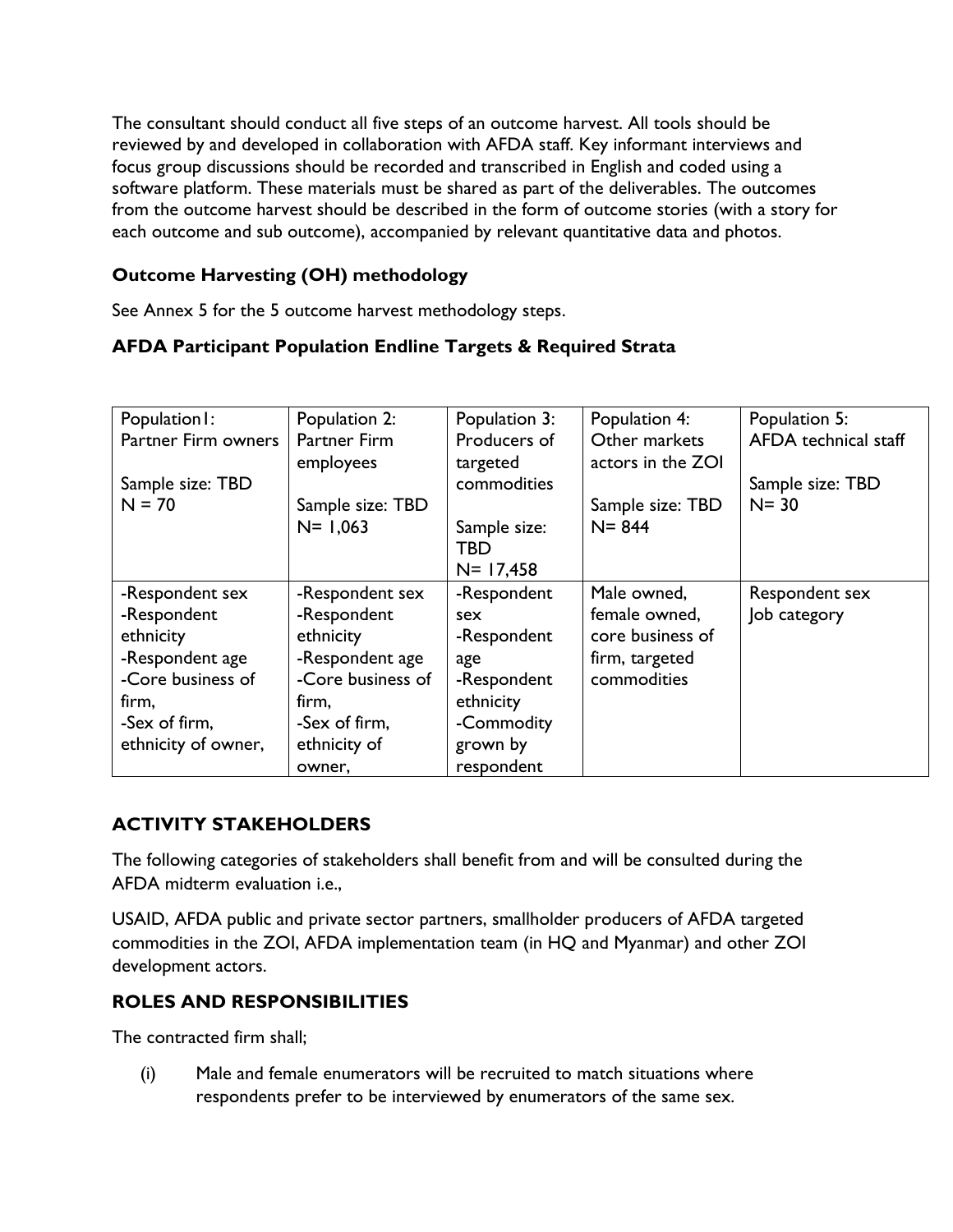- (ii) be responsible for hiring, training, and supervising the data collection team.
- (iii) develop and submit a data quality assurance plan to AFDA
- (iv) The consultant will develop the inception report, survey instruments, pre-test the instruments prior to roll out in the field. AFDA will review and approve every deliverable.
- (v) Ensure safety of data collectors i.e., from COVID-19, political environment in Myanmar
- (vi) Ensure confidentiality of responses from the midterm evaluation participants
- (vii) Clean, analyze, compile, and submit report.
- (viii) For quantitative data submit raw and final cleaned data sets to AFDA. For qualitative data submit recordings, word for word transcriptions and translations to English will be required; as well as code sheets

AFDA shall;

- (i) Approve all data collection instruments prior to actual data collection at the field level.
- (ii) Provide clarifications about the assignment to the contractor as required by the contractor.
- (iii) Provide relevant databases of respondents, Activity design documentations, Activity reports, monitoring data for the midterm evaluation.
- (iv) Supervise the midterm evaluation data collection exercise to ensure that the data collection is done within the approved sample frame.
- (v) Provide feedback on inception report, data collection tools, and written report.
- (vi) Review quality of initial incoming data to ensure firm is collecting appropriate data.

## **MIDTERM EVALUATION DELIVERABLES**

The contractor will be required to submit the following deliverables resulting from the midterm evaluation exercise.

i. An inception report,

- $\triangleright$  Specifying details for methodology, critical tasks, anticipated outputs, detailed datebound timelines as informed by the midterm evaluation timeframe, resource needs, survey design and responsible person(s).
- $\triangleright$  Showing the composition of a standard field survey team, including expected tasks and responsibilities of each team member, should also be described.
- $\triangleright$  Detailing a sampling plan for the quantitative population-based household survey; and
- ➢ Midterm evaluation analysis plan and pre-test results, and detailed implementation plan reviewed and approved by AFDA.
- $\triangleright$  A data quality assurance plan. This should include the use of kobo/ODK/ONA to reduce and minimize errors during data collection, regular supervision of data collection, daily verification and validation of data collected before being uploaded into the server, data cleaning and processing as well as training of data collection team.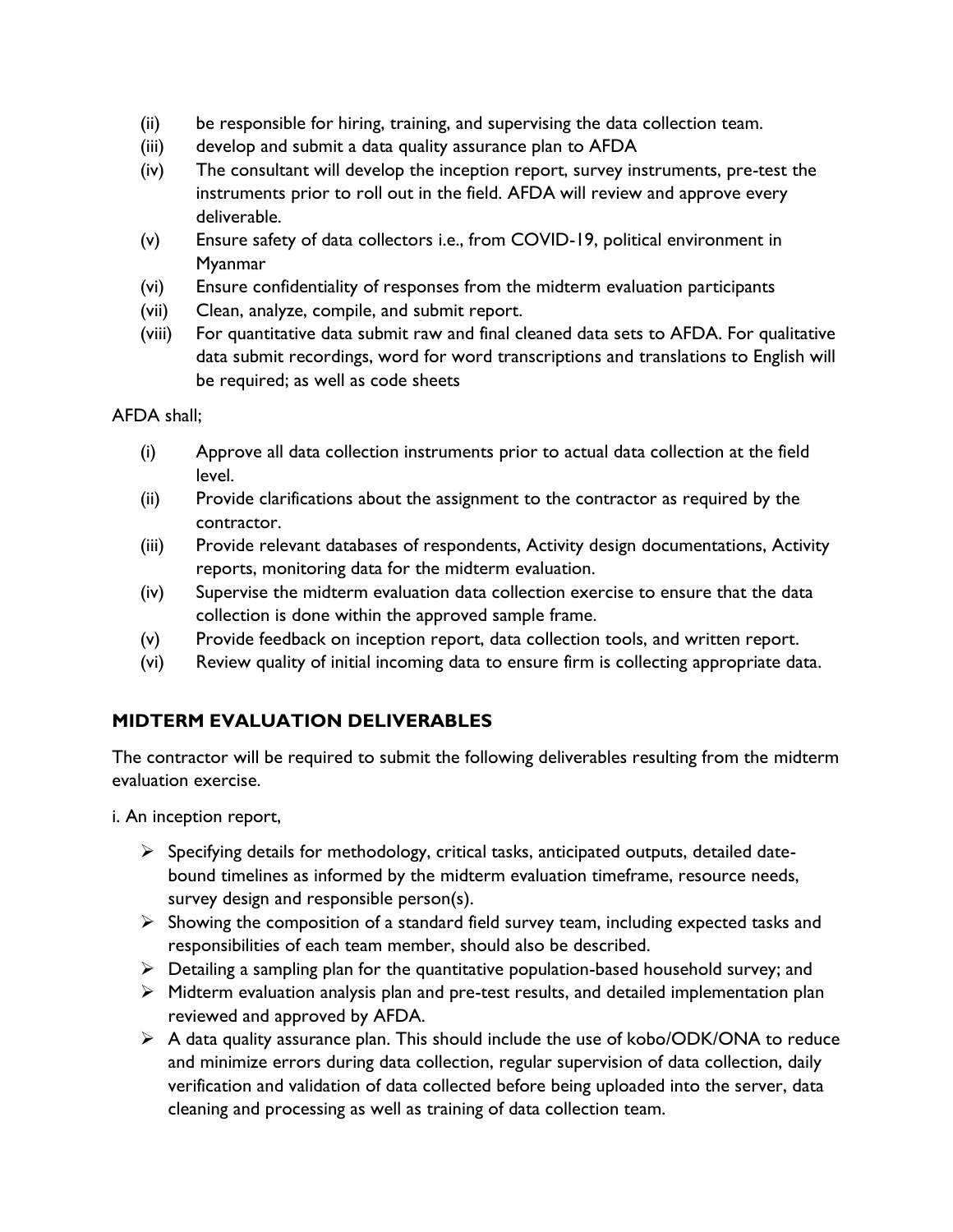$\triangleright$  Quantitative survey instrument & Qualitative Interview/FGD Guides: (a) Draft and final survey questionnaires; (b) Draft and final qualitative data collection guides; (c) Draft and final supervisor and enumerator/interviewers training agenda; (d) Draft and final supervisor and enumerator/interviewers training materials; and (e) Draft and final supervisor and enumerator/interviewers field guides.

ii. Midterm Evaluation Report. Clear, accurate, and concise evaluation reports are expected with appendices and attachments, presented in English. Estimates and confidence intervals for all indicators. The content and structure of the template are also aligned with the evaluation quality criteria below:

- o Acknowledgements
- o List of acronyms and abbreviations
- o Table of Contents
- o List of tables, figures, charts, maps
- o Executive Summary
- o Background/Brief project description, context, and rationale (include a section on the impacts (if any) of COVID-19 on project implementation and how the project responded)
- o Purpose, objectives and expected use of the midterm evaluation
- o Midterm evaluation methodology, survey sampling and data collection techniques
- o Survey teams' management and operations
- o Data analysis, management, and presentation
- o GIS data and reporting

#### Results and Discussion

- o Indicator Results (A-WEAI & Social Capital Index) and discussion. Graphs + tables (with standard errors) and photos included.
- o Answers for each learning question (quantitative and qualitative results, with supporting. secondary data). Graphs + tables (with standard errors) and photos included.
- o Outcome Harvesting findings with 1) Systems change rating table 2) All outcome stories with each outcome story containing a section on sustainability & scale; a section on lessons learned; and a section on inclusion, as relevant. Quantitative data paired with iconographs should be in each story. 3) Key recommendations summary
- $\circ$  One table of indicators showing (i) progress from baseline for relevant indicators, and (ii) Progress towards Life of Activity Targets for annual indicators
- o Data analysis methods, processes, and limitations
- o Indicator/PMP results for 2021
- o Summary of Key Lessons Learned (with a half page case study writeup for each lesson pointing out any relevant gender, youth, ethnicity issues)

#### **Conclusions**

#### Recommendation

Annexes:

- o Terms of Reference for the midterm evaluation
- o Timetable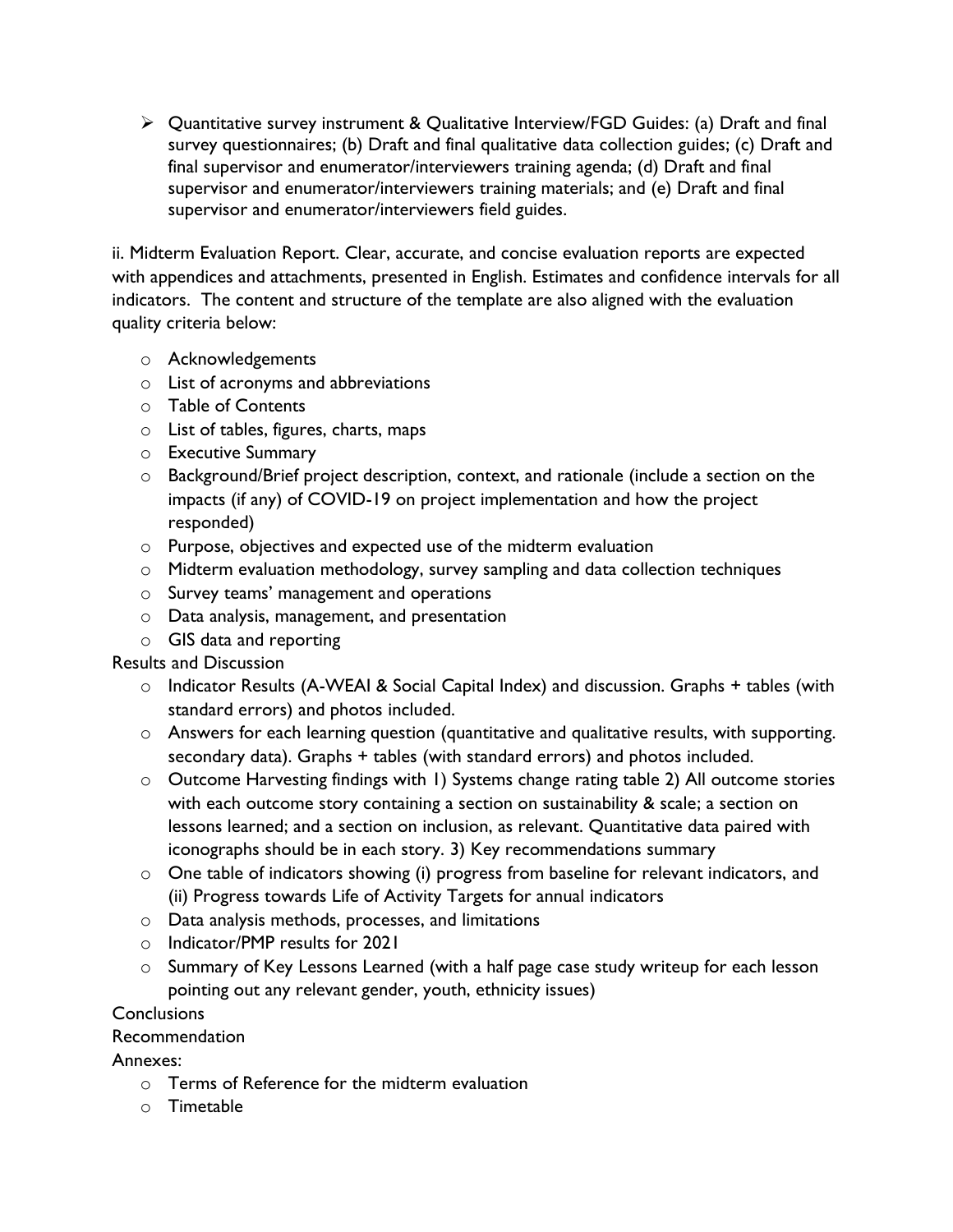- o List of documents, references, and data sets used
- o Clean final Survey instruments : questionnaire, interview guide (s), etc.
- o Field work documentation
- $\circ$  Description of sampling procedures with sample size formulas and final strata tables
- o Data analysis procedures

Electronic copies of all raw and processed data and GPS waypoints will be included with the final report.

Final Report Briefer. A 2-3 page stand-alone brief describing the evaluation design, key findings, and other relevant considerations. It will serve to inform any interested stakeholders of the midterm evaluation and should be written in language easy to understand by non-evaluators and with appropriate graphics and tables.

Final Outcome Harvest Briefer (following examples given, must use high quality photos and quantitative + qualitative data).

Briefing to AFDA: Multimedia presentation to AFDA Management Team of findings, conclusions, lessons learned, and recommendations.

All key documents shall be reviewed and approved by AFDA.

## **TEAM COMPOSITION FOR THE MID TERM EVALUATION**

The contractor will identify the staffing for the midterm evaluation and the percentage of the time each will spend. Include no more than a half-page bio sketch for each individual considered essential for the successful implementation of this contract.

The core midterm evaluation team should consist of the following: (i) A team leader experienced in leading quantitative and qualitative studies, knowledgeable of market systems Development programming, preferably with experience in Myanmar; and (ii) a Survey Specialist, with experience in data management, use of mobile data collection technologies, and statistical analysis.

In addition, the contractor will be required to identify the appropriate structure and number of enumerators/data collectors/supervisors/data entry clerks that will be used to complete the midterm evaluation on time, and to hire those persons in Myanmar.

Note: AFDA staff will support the midterm evaluation process to (i) ensure adherence to the approved methodology, and (ii) to introduce beneficiaries, partners, and stakeholders to the midterm evaluation team.

|                 |                       | -                                                                                                                                     |                         |                                                                                                                  |
|-----------------|-----------------------|---------------------------------------------------------------------------------------------------------------------------------------|-------------------------|------------------------------------------------------------------------------------------------------------------|
| <b>Position</b> | <b>Qualifications</b> |                                                                                                                                       | <b>Responsibilities</b> |                                                                                                                  |
| Team Leader     |                       | Advanced degree in a relevant academic field<br>Demonstrated experience leading midterm<br>evaluation and other related M&E exercises |                         | • Ensuring timeliness and quality of all<br>products/activities required to complete this<br>midterm evaluation. |

#### **Qualification and responsibilities of suggested team members**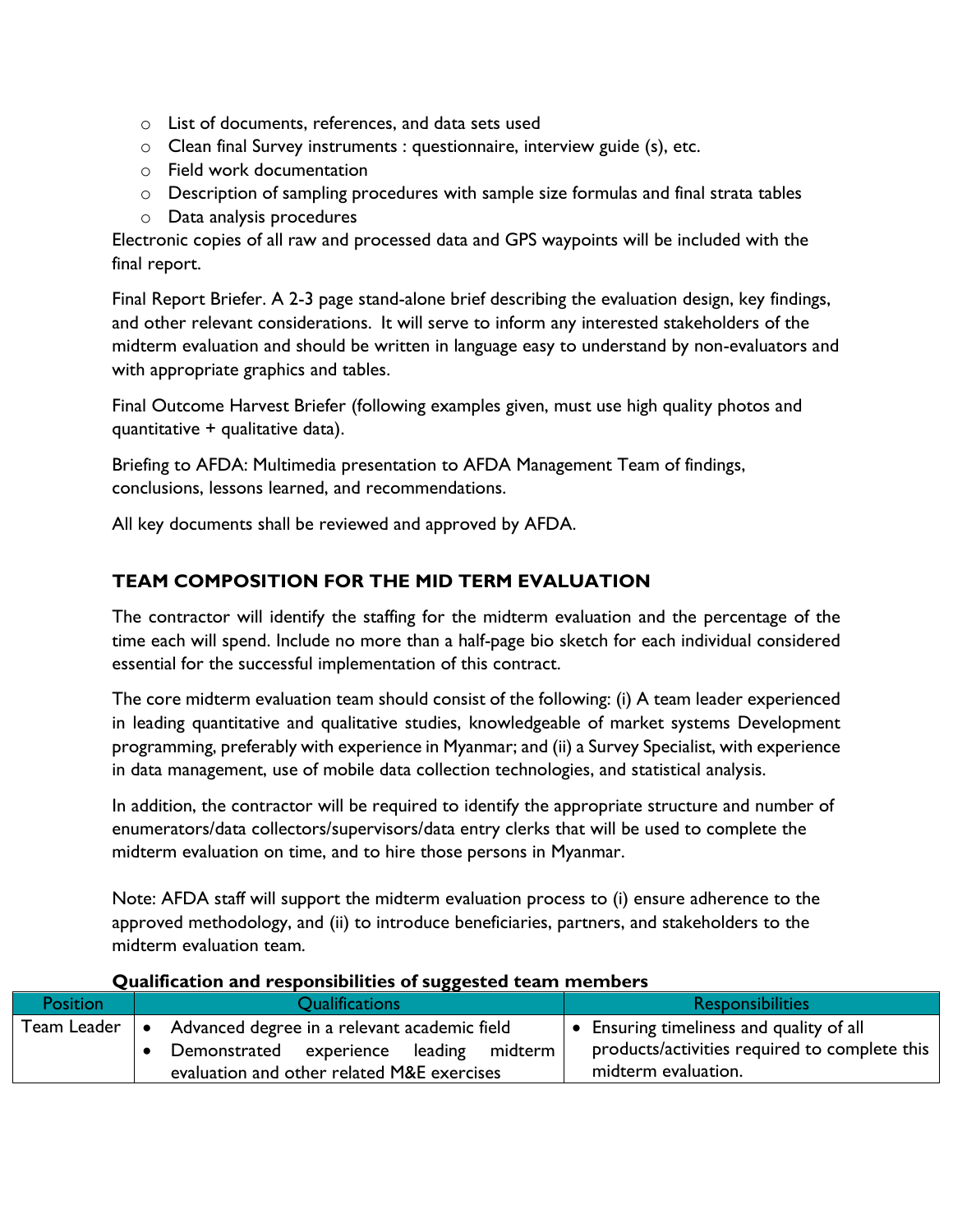| Position             | Qualifications                                                                                                                                                                                                                                                                                                                                                                                                                                                                                                                                                                                                                                                                                                                                                                                                                                                                                                                                                                                                                                                     | <b>Responsibilities</b>                                                                                                                                                                                                                                                                                                                                                                                                                                                                                                                                                                                                                                                                                                                                                                                                        |  |  |
|----------------------|--------------------------------------------------------------------------------------------------------------------------------------------------------------------------------------------------------------------------------------------------------------------------------------------------------------------------------------------------------------------------------------------------------------------------------------------------------------------------------------------------------------------------------------------------------------------------------------------------------------------------------------------------------------------------------------------------------------------------------------------------------------------------------------------------------------------------------------------------------------------------------------------------------------------------------------------------------------------------------------------------------------------------------------------------------------------|--------------------------------------------------------------------------------------------------------------------------------------------------------------------------------------------------------------------------------------------------------------------------------------------------------------------------------------------------------------------------------------------------------------------------------------------------------------------------------------------------------------------------------------------------------------------------------------------------------------------------------------------------------------------------------------------------------------------------------------------------------------------------------------------------------------------------------|--|--|
|                      | At least 10 years' experience in conducting<br>$\bullet$<br>midterm<br>evaluations<br>evaluations<br>for<br>and<br>agricultural<br>development<br>(both<br>projects<br>quantitative and qualitative)<br>Demonstrated experience in participatory<br>$\bullet$<br>evaluation, community-based approaches, and<br>development projects<br>Background in integrating gender in the evaluation<br>$\bullet$<br>designs required<br>Demonstrated experience leading teams<br>$\bullet$<br>Strong critical analysis and report-writing skills<br>٠<br>required<br>Excellent verbal and written communication in<br>$\bullet$<br>English required; Burmese fluency preferred<br>Previous experience working in Myanmar<br>$\bullet$<br>Market systems technical expertise, agricultural<br>$\bullet$<br>production, processing, and marketing preferred<br>Experience working with USAID reporting and<br>$\bullet$<br>assessment tools is preferred<br>Knows how to apply the Outcome Harvesting<br>$\bullet$<br>methodology<br>Has advanced writing skills<br>$\bullet$ | Development and modification of the data<br>$\bullet$<br>collection tools (questionnaire; focus group<br>guides, interview protocol, etc.,), as<br>appropriate, including a field manual for<br>training, in consultation with the Survey<br>Specialist.<br>• Ensuring that translations of questionnaires,<br>focus groups guides, etc. are accurate.<br>Submitting a complete standard report using<br>analyzed data with outlines and fully written<br>text in a timely manner.<br>• Submitting to AFDA all the documents<br>related to the midterm evaluation (filled<br>questionnaires, electronic versions of the<br>collected data, training manual, fieldwork<br>logs, etc.)<br>Qualitative and Quantitative data analysis                                                                                             |  |  |
| Survey<br>Specialist | • Advanced degree in a relevant academic field<br><b>Experience in Survey Design and developing</b><br>$\bullet$<br>sampling methods is essential<br>• At least 5 years' experience in survey management,<br>implementation, or evaluation of complex projects<br>Experience in designing studies using mobile<br>$\bullet$<br>devices, preferred<br>• Demonstrated experience in designing input masks<br>and data collection tools, processing, and analysis<br>of data<br>• Demonstrated experience with processing and<br>analysis of data, specifically using Access, SPSS, Epi-<br>Info etc.<br>• Demonstrated experience in conducting qualitative<br>data collection and analysis<br>• Demonstrated experience on training local staff in<br>quantitative and qualitative data collection tools<br>including entry software (including experience<br>collecting anthropometric data)<br>· Excellent verbal and written communication in<br>English and Burmese dialect;                                                                                    | • Data management and statistical analysis<br>Pre-testing and adaptation of<br>questionnaire/tools<br>• Supervising the field administration of the<br>questionnaire/tools<br>• Monitoring delivery of field interviews and<br>data validation<br>• Sampling, questionnaire coding, database<br>design, training of enumerators, data<br>cleaning, and statistical analysis<br>Designing the data entry template,<br>$\bullet$<br>procedures and systems, and training of<br>entry clerks in the use of the template, if<br>required<br>• Oversee quantitative and qualitative data<br>collection and supervise post fieldwork data<br>entry<br>• Provide data that is completed and labeled<br>in English (variables and values) for both the<br>SPSS and CSV file formats.<br>• Support team leader interpret analyzed data. |  |  |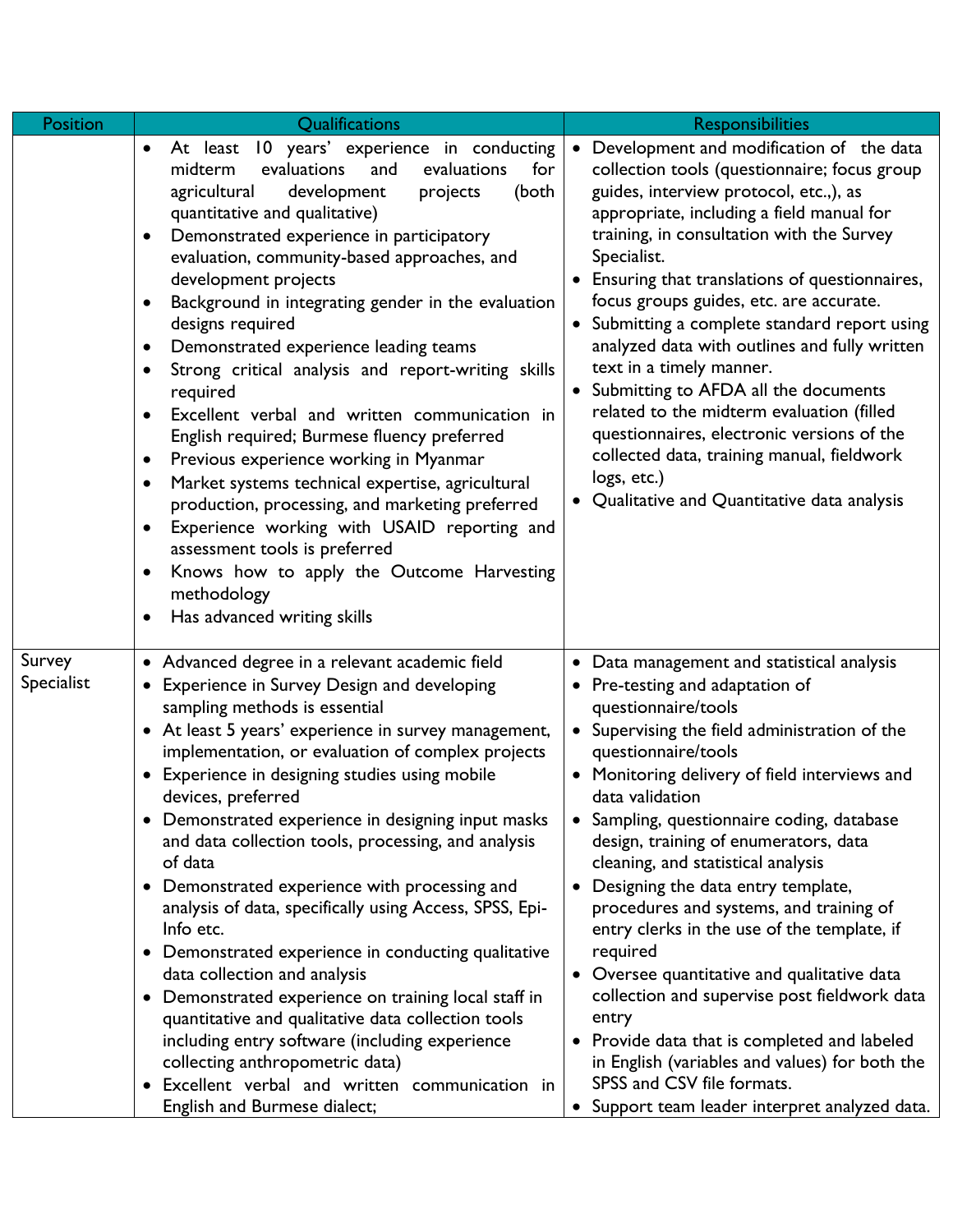| <b>Position</b>                                 | Qualifications                                                                                                                                                                                                                                                                                                                                                                                                                                                                                                                                                                                                                                                                                                                                                                                                                                                                                                                                                                                                                                                                                                                                                                                                                                                                                                                                                                                                                                           | <b>Responsibilities</b>                                                                                                                                                                                                                                                                                                                                                                                                                                                                                                                                                                                                                                                                                                                                                                                                                                                                      |  |
|-------------------------------------------------|----------------------------------------------------------------------------------------------------------------------------------------------------------------------------------------------------------------------------------------------------------------------------------------------------------------------------------------------------------------------------------------------------------------------------------------------------------------------------------------------------------------------------------------------------------------------------------------------------------------------------------------------------------------------------------------------------------------------------------------------------------------------------------------------------------------------------------------------------------------------------------------------------------------------------------------------------------------------------------------------------------------------------------------------------------------------------------------------------------------------------------------------------------------------------------------------------------------------------------------------------------------------------------------------------------------------------------------------------------------------------------------------------------------------------------------------------------|----------------------------------------------------------------------------------------------------------------------------------------------------------------------------------------------------------------------------------------------------------------------------------------------------------------------------------------------------------------------------------------------------------------------------------------------------------------------------------------------------------------------------------------------------------------------------------------------------------------------------------------------------------------------------------------------------------------------------------------------------------------------------------------------------------------------------------------------------------------------------------------------|--|
|                                                 | • Previous experience working in Myanmar,<br>Southeast Asia preferred;<br>• Experience with USAID reporting and assessment<br>tools preferred.                                                                                                                                                                                                                                                                                                                                                                                                                                                                                                                                                                                                                                                                                                                                                                                                                                                                                                                                                                                                                                                                                                                                                                                                                                                                                                           |                                                                                                                                                                                                                                                                                                                                                                                                                                                                                                                                                                                                                                                                                                                                                                                                                                                                                              |  |
| Gender and<br>Social<br>Inclusion<br>Specialist | Demonstrated knowledge of and proven<br>$\bullet$<br>successful ability to conduct gender audit and<br>gender integration programming<br>Clear knowledge and understanding of gender and<br>$\bullet$<br>youth relationships within the country and AFDA<br>project area of coverage. Demonstrated<br>awareness of and responsiveness to gender and<br>social issues in cross-cultural contexts<br>Understanding of gender/youth framework as<br>$\bullet$<br>practiced by USAID /Market system landscape to<br>identify empowerment impacts<br>Strong analytical skills, including ability to gather<br>$\bullet$<br>and analyze a variety of information pertaining to<br>issues and to develop appropriate<br>recommendations for action<br>Proven ability to successfully design and conduct<br>$\bullet$<br>training and workshops and lead interviews and<br>focus groups<br>Ability to communicate effectively with persons on<br>$\bullet$<br>all levels on issues that could be complex or<br>sensitive in nature<br>Strong written communication skills, including<br>demonstrated ability to write required documents<br>in a clear, concise, well-organized manner<br>Understanding of market systems and crop<br>$\bullet$<br>production, processing, and marketing preferred.<br>Proven ability to work effectively in a multi-cultural<br>$\bullet$<br>environment. Awareness, sensitivity, and<br>understanding of cross-cultural issues | Ensure gender, youth, marginalize sector<br>$\bullet$<br>related issues and concerns are documented<br>and incorporated in the report<br>Development and modification of a gender,<br>youth, and culture responsive/sensitive data<br>collection tools (questionnaire; focus group<br>guides, interview protocol, etc.), as<br>appropriate, including metrics related to<br>targeted aspects of empowerment and the<br>creation of a field manual for training, in<br>consultation with the Survey Specialist and<br>the team leader.<br>Train the enumerators on interviewing<br>$\bullet$<br>women/youth/ethnic groups with<br>appropriate sensitivity<br>Add recommendations on the areas of<br>improvement of impact on inclusivity<br>/inclusive business models, particularly how<br>the overall performance can enhance the<br>empowerment parameters of the project<br>participants. |  |

## **CONTRACTING MECHANISM**

The selection committee will evaluate the Offerors based upon their cost proposal and technical proposals i.e., according to the criteria for evaluations below;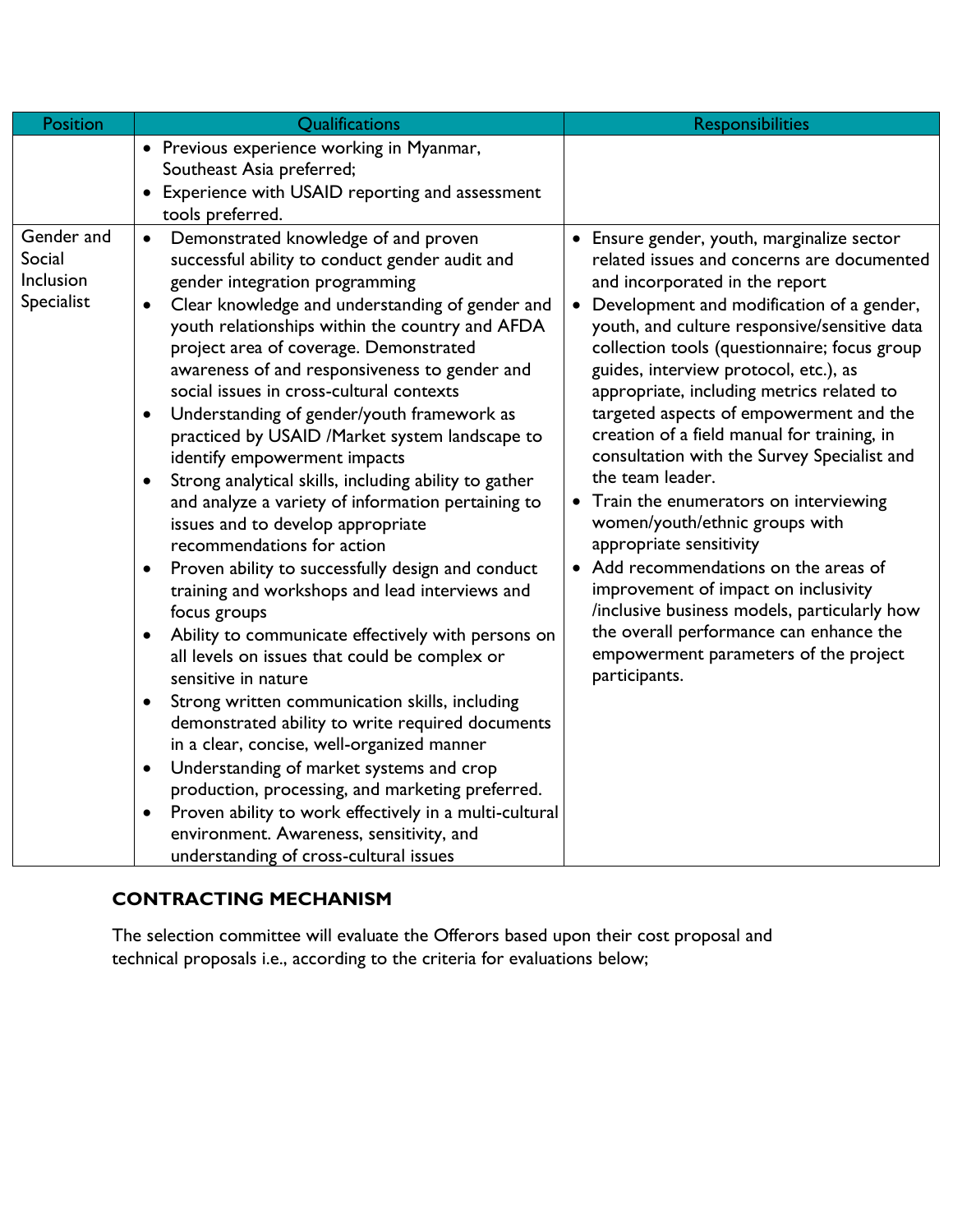| #              | <b>Proposal evaluation criteria</b>                              | <b>Points</b> |
|----------------|------------------------------------------------------------------|---------------|
|                | Technical report (depicting an understanding of the task and the | 25%           |
|                | execution)                                                       |               |
|                | Key staff qualifications                                         | 25%           |
|                | <b>Capabilities</b>                                              | 15%           |
| $\overline{4}$ | Past performance/References                                      | 15%           |
|                | Cost reasonableness                                              | 20%           |
|                | Total score                                                      | 100%          |

Note: Offerors are expected to examine the specifications and all instructions in the RFP. Failure to do so is at the Offeror's risk.

A contract will be offered to the responsible bidder whose proposal follows the RFP instructions and is judged to be the most advantageous to AFDA.

## **COST PROPOSAL**

Bidders will submit a proposed budget alongside the technical proposal. The proposed budget will have sufficient detail to allow evaluation of elements of costs proposed. A brief cost narrative should also be included with your cost proposal. Budgets should be in MMK; AFDA reserves the right to request any additional information to support detailed cost and price. Offerors should include a budget break down by;

(i) Labor Costs that reflects appropriate staffing requirements to complete the task in a time effective manner (including the names of staff who will conduct work, unit labor costs, number of enumerators and enumerator unit cost.)

- (ii) Travel Costs
- (iii) Operations
- (iv) Other Direct Costs
- (v) Fees
- (vi) Indirect Costs.

## **TECHNICAL PROPOSAL**

The technical proposal should include;

- $\triangleright$  Specifying details for methodology, critical tasks, anticipated outputs, detailed datebound timelines as informed by the midterm evaluation timeframe, resource needs, survey design and responsible person(s).
- $\triangleright$  Showing the composition of a standard field survey team, including expected tasks and responsibilities of each team member, should also be described.
- $\triangleright$  Detailing a sampling plan for the quantitative population-based household survey with quantitative sample sizes for each population clearly laid out; and for qualitative data collection.
- ➢ Midterm evaluation analysis plan and pre-test results, and detailed implementation plan.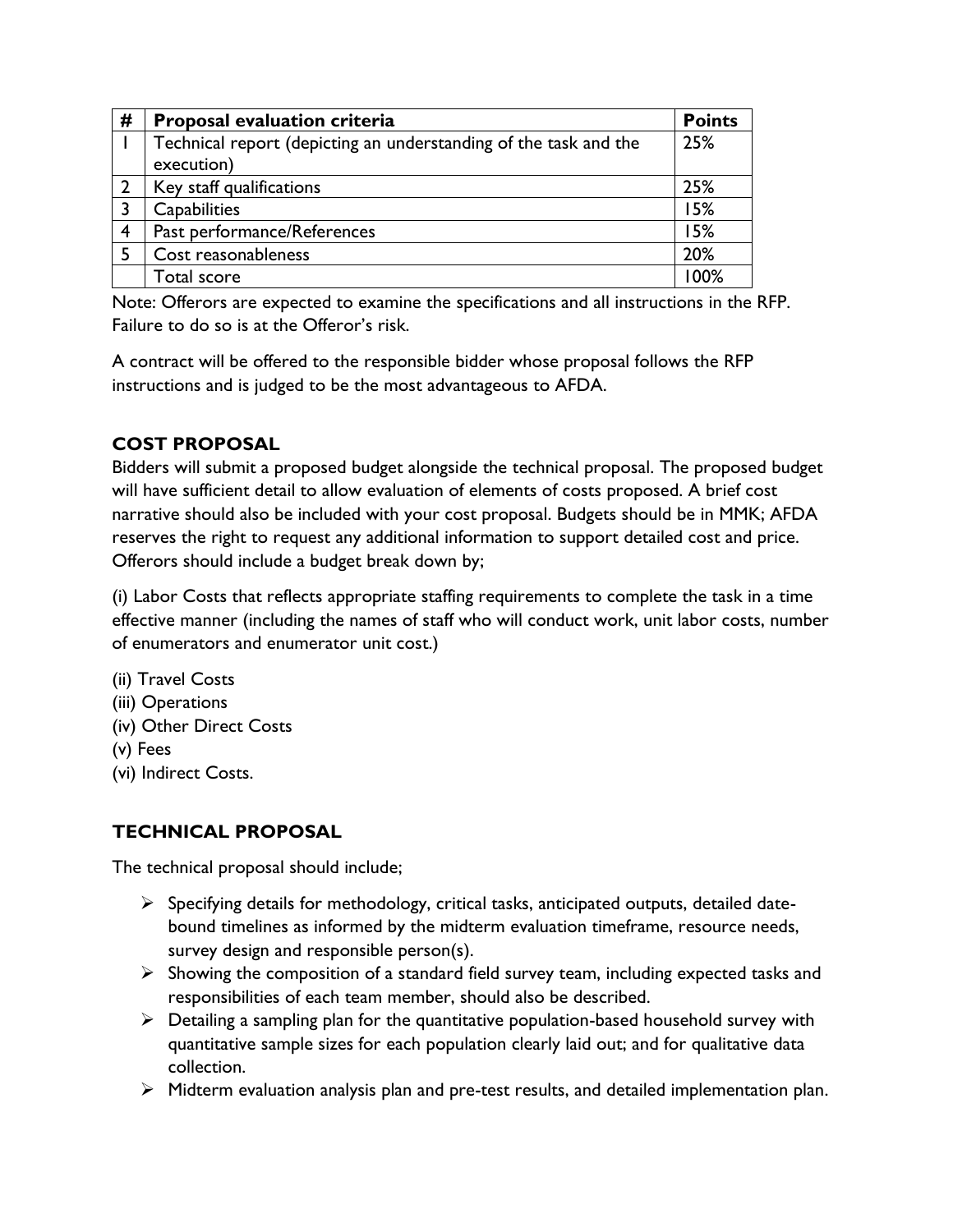- $\triangleright$  A data quality assurance plan. This should include the use of kobo/ODK/ONA to reduce and minimize errors during data collection, regular supervision of data collection, daily verification and validation of data collected before being uploaded into the server, data cleaning and processing as well as training of data collection team.
- $\triangleright$  Capability statement
- ➢ References

Note: see additional instructions below regarding what to consider under capability statement and references.

## **CAPABILITY STATEMENT**

Demonstrate capabilities and technical experience by providing the following: (a) Organization Overview (b) Capabilities Statement (c) Website (if applicable) (d) Sample of the two most recent evaluation designs (within the past 3 years) developed by the consultant (f) Activity (work) Schedule, and (g) examples of two recent reports written by the bidder.

## **REFERENCES**

Please include three client references and contact information. References should have worked with you within the past two years in connection with the regions (and if possible, subject matter) applicable to this RFP.

## **TERMS OF PAYMENT**

Once an award is issued, it will include a fixed price payment schedule with specified deliverables. Payments shall only be done once the deliverables are approved by AFDA.

## **MIDTERM EVALUATION TIMELINE**

The midterm evaluation is expected to be conducted from August 16– October 16 ,2022.

## **INSTRUCTIONS FOR SUBMISSION OF PROPOSAL**

The technical proposal and cost proposal shall be identified as such and sent via email. The cost proposal and technical proposal shall be clearly identified with the RFP number and the bidder's name.

All responses to this RFP must be received no later than the submission deadline specified on the cover page of this RFP.

All inquiries and requests for information regarding this RFP, the technical proposal, and the cost proposal must be submitted to;

| # | l Contact | e-mail address                         |  |
|---|-----------|----------------------------------------|--|
|   | Win Naing | afdaprocurement@acdivocamm.org $\vert$ |  |

Note: AFDA will not compensate bidders for their preparation of responses to this RFP.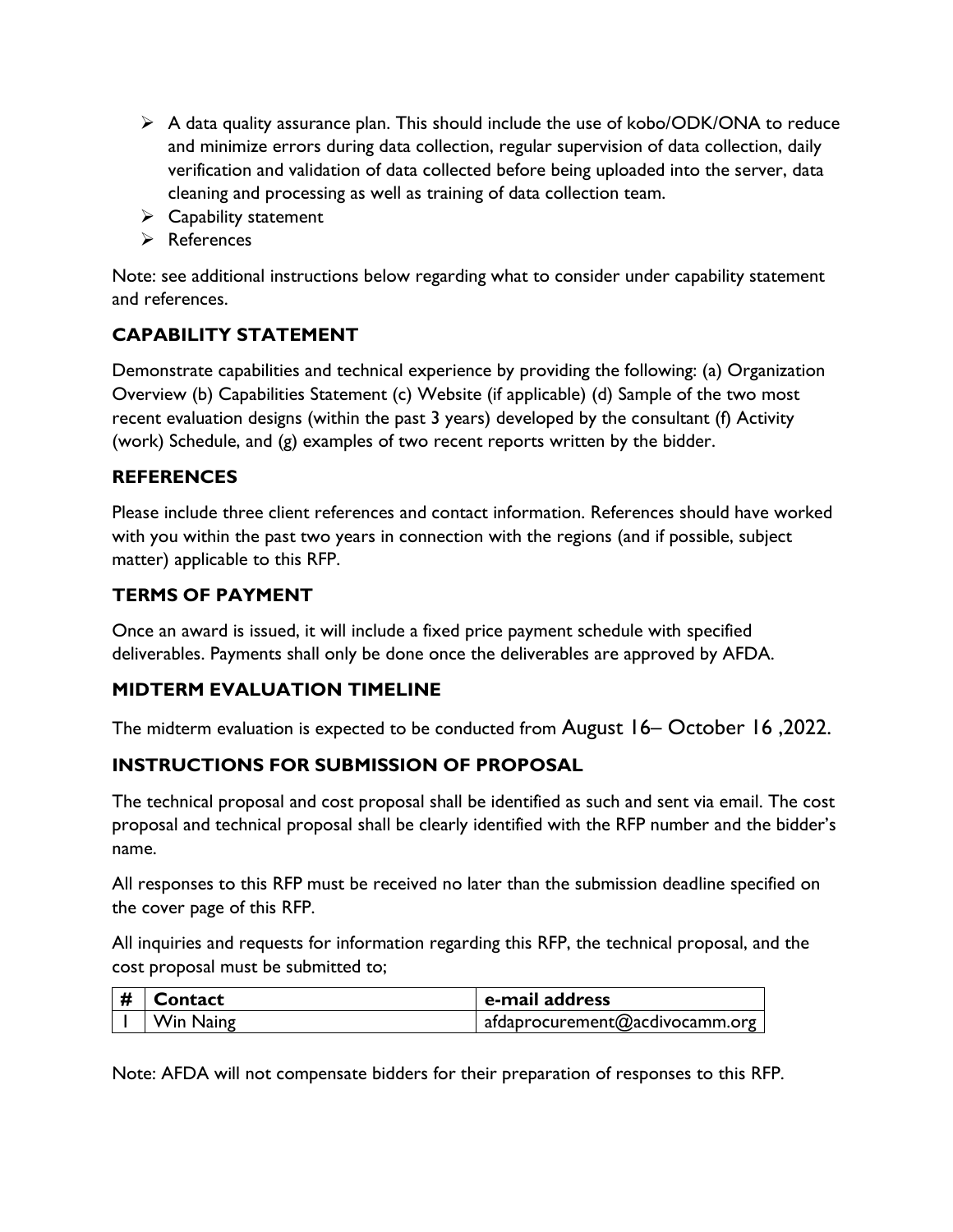#### **Annex1: AFDA Results Framework**

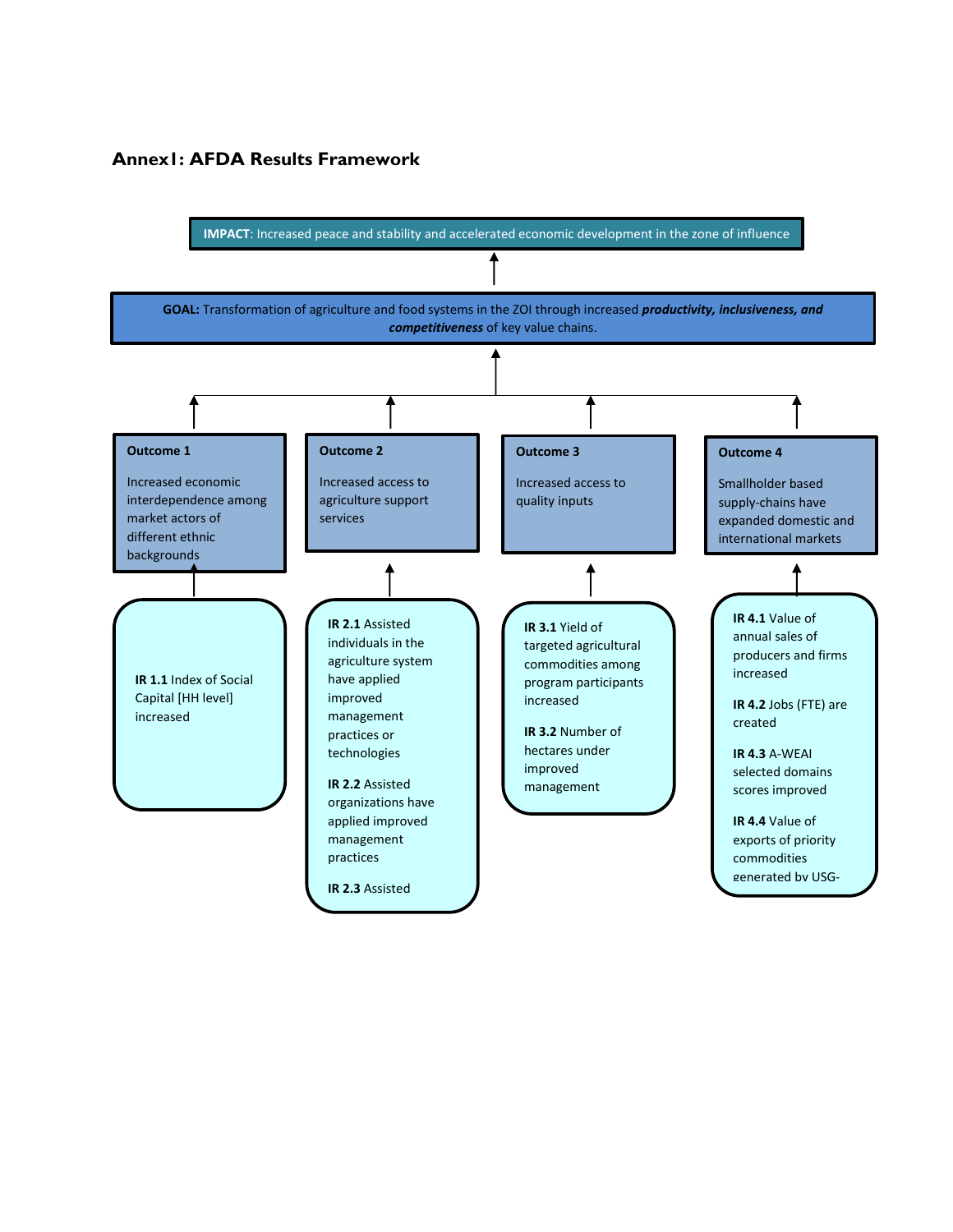

#### **Annex2: AFDA Markey systems map with Key leverage areas**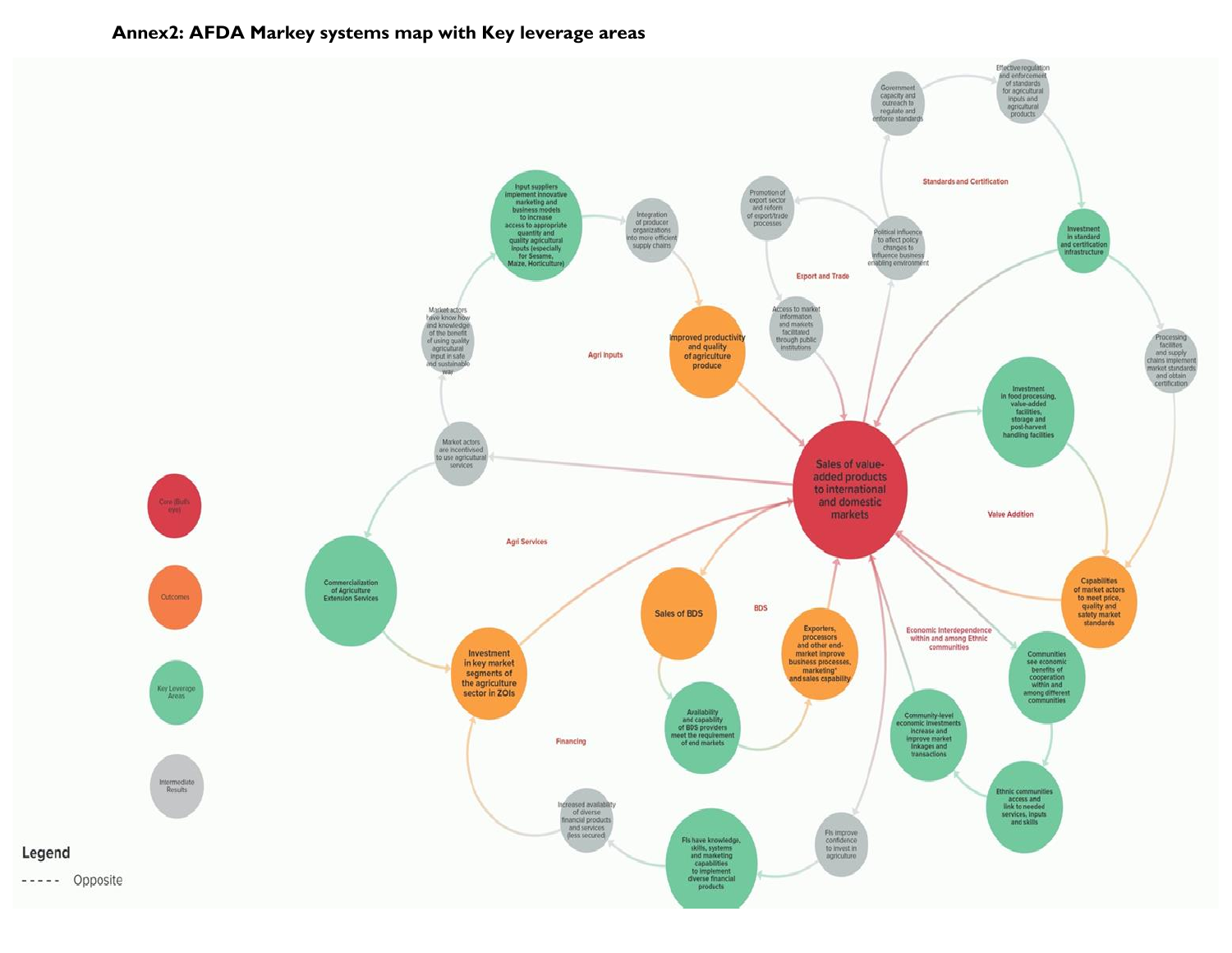#### **Annex 3: Framework for identifying systemic market changes**

In terms of what qualifies as a "systemic change" in this midterm evaluation, the following framework may be used.

1. Agent-level characteristics:

- $\triangleright$  Changes in one or more ways in which agents organize themselves, produce and market their product or service, use finance, and gather information about their markets
- $\triangleright$  Sensitivity and ability to quickly respond and adapt to changes in context
- $\triangleright$  Changes in willingness to invest in new, specialized services

2. Relationship-level characteristics, based on an understanding of the state of commercial networks prior to partnership with the Activity

- $\triangleright$  Changes in the number and type of business partners (diversity) and lengths of commercial relationships (duration)
- ➢ Changes in the character of commercial relationships that carry additional benefits for trading partners (particularly the addition of embedded services) - This includes examining perceptions of trustworthiness of commercial partners, as well as changes in flows between actors (looking mostly for changes in the conveyance and use of information).

Source: Developed by Canopy Lab and ACDIVOCA for outcome Harvest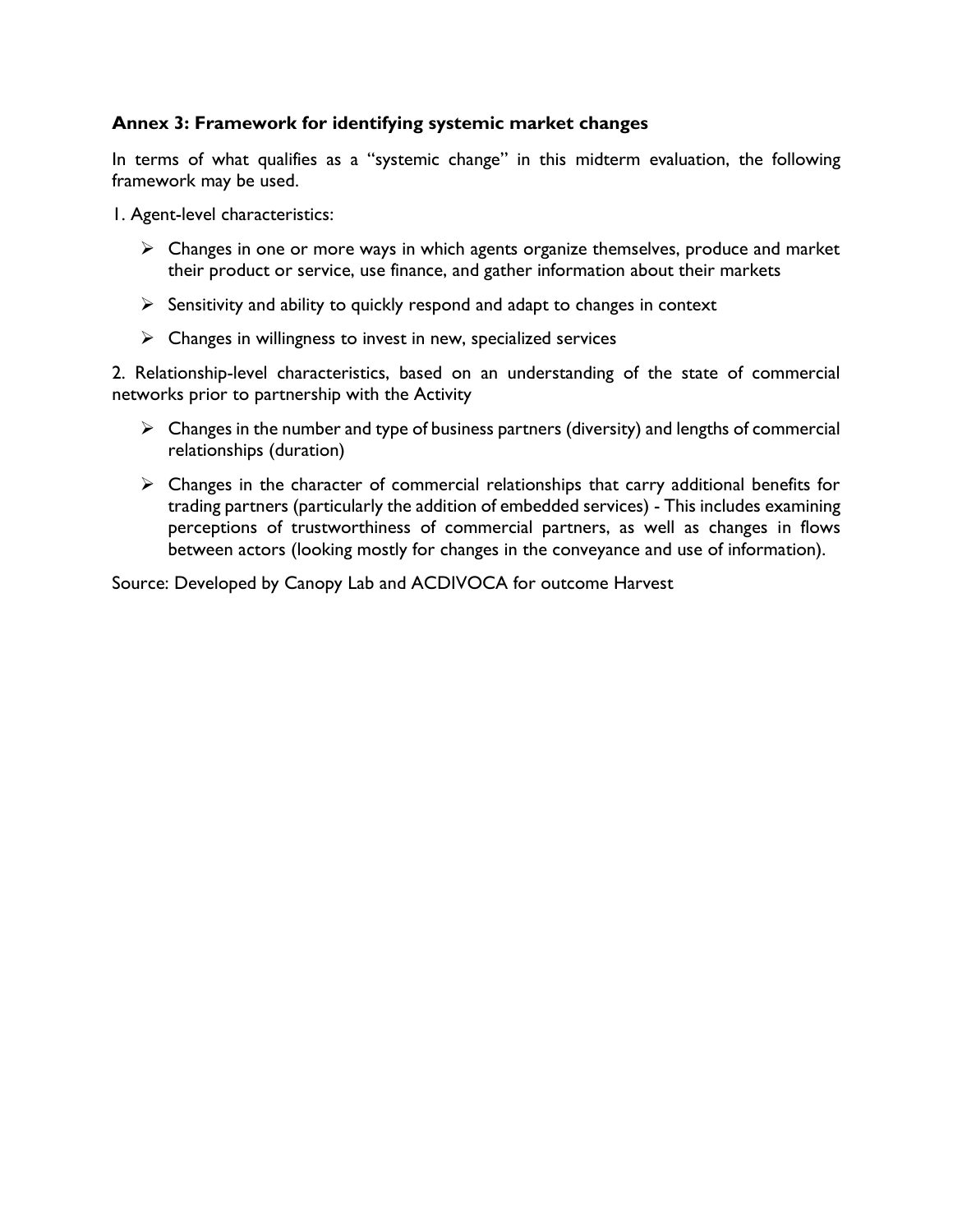| <b>Number</b> | <b>Indicators</b>                                                                                                                                               | <b>Baseline</b> | <b>LOA</b><br><b>Target</b> |
|---------------|-----------------------------------------------------------------------------------------------------------------------------------------------------------------|-----------------|-----------------------------|
|               | <b>OUTCOME</b>                                                                                                                                                  |                 |                             |
| $IR$ $I.I$    | RESIL b Index of Social Capital                                                                                                                                 | <b>TBD</b>      | 50%                         |
| <b>IR 2.1</b> | EG 3.2.24. Number of individuals in the agriculture system who have applied<br>improved management practices or technologies with USG assistance                | 0               | 70,208                      |
| <b>IR 2.2</b> | Number of organizations that have applied improved technologies &<br>management practices                                                                       | 0               | 185                         |
| <b>IR 2.3</b> | CBLD-9. Percent of assisted organizations with improved performance                                                                                             | $\mathbf 0$     | 80%                         |
| <b>IR 3.1</b> | EG 3-10-11,12. Yield in MT of targeted agricultural commodities among<br>program participants with USG assistance                                               | <b>TBD</b>      | >33%                        |
| <b>IR 3.2</b> | EG 3.2-25. Number of hectares under improved management practices or<br>technologies with USG assistance                                                        | $\mathbf 0$     | 57,561                      |
| <b>IR 4.1</b> | EG 3.2-26 Value of annual sales of producers and firms receiving USG<br>assistance (in USD)                                                                     | <b>TBD</b>      | 41,348,151                  |
| <b>IR 4.2</b> | Number of full-time equivalent (FTE) jobs created with USG assistance                                                                                           | $\mathbf 0$     | 3,550                       |
| <b>IR 4.3</b> | Increase in abbreviated WEAI selected domains                                                                                                                   | <b>TBD</b>      | 30%                         |
| <b>IR4.4</b>  | Value of exports of priority commodities generated by USG-assisted<br>enterprises (in USD)                                                                      | 0               | 12,000,000                  |
|               | <b>OUTPUT</b>                                                                                                                                                   |                 |                             |
| Output I      | EG 3.2. Number of individuals participating in USG food security programs                                                                                       | $\mathbf 0$     | 125,000                     |
| Output 2      | EG 3.1.14. Value of new USG commitments and private sector investment<br>leveraged by the USG to support food security and nutrition                            | 0               | 28, 132, 308                |
| Output 3      | EG 3.2.27. Value of agriculture-related financing accessed as a result of USG<br>assistance                                                                     | $\mathbf 0$     | 10,517,022                  |
| Output 4      | GNDR -2 Percentage of female participants in USG-assisted programs<br>designed to increase access to productive economic resources [IM-level]                   | 0               | 45%                         |
| Output 5      | YOUTH-3 Percentage of participants in USG-assisted programs designed to<br>increase access to productive economic resources who are youth (15-29)<br>[IM-level] | 0               | 35%                         |

## **Annex 4: AFDA Indicators with Life of Activity Targets**

## **LOA = life of Activity**

## **ANNEX 5. Outcome Harvest Methodology 5 Steps**

• Step 1: The firm reviews relevant reports and documents so they are familiar with the Activity. During this process the firm should map potential outcomes they would like to explore in future steps (in interviews and focus group discussions) around AFDA targeted outcomes and results. The outcome hierarchy that comes out of this review process should be shared for review and discussed in a subsequent meeting with AFDA points of contact. Details regarding what the activity did to potentially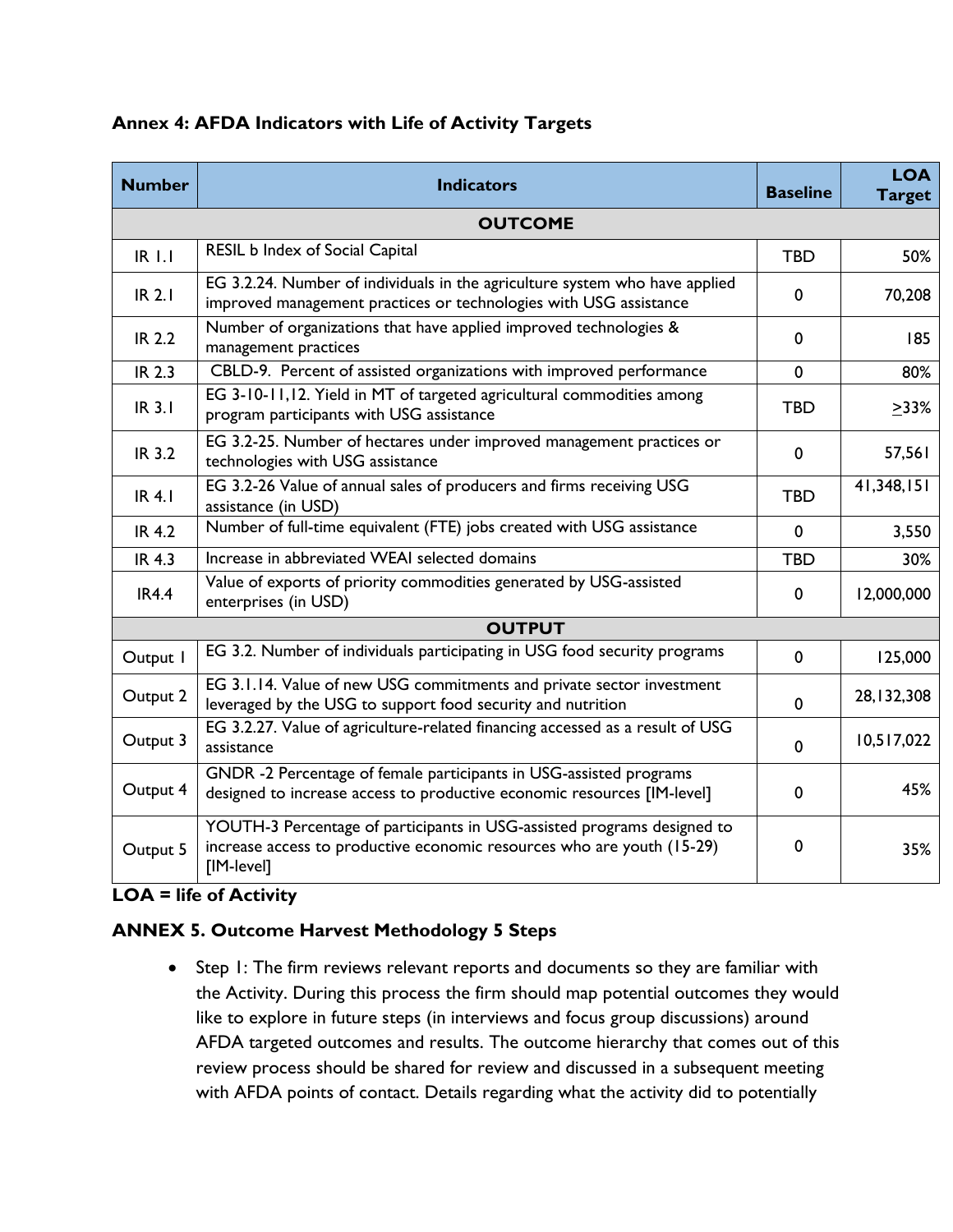contribute to each outcome should be aligned with the mapped outcomes, to create outcome description drafts, which should also be shared for review and feedback.

- Step 2: The firm interviews AFDA staff and key partners to explore outcomes in the initial outcome hierarchy. The firm should share interview guides (per thematic staff group) prior to implementation. Guides should be aligned with the initial draft outcome hierarchy. Interviews with staff should be recorded and transcribed word for word. These interviews should provide additional insight on outcomes, lessons learned, as well as provide leads for who/what should be verified in future steps of the outcome harvest process. The outcome hierarchy should be revised based on information obtained in these interviews.
- Step 3: The firm randomly selects individuals and organizations to interview for further exploration and verification of the adjusted outcome hierarchy. These individuals/organizations should be selected such that various types of groups AFDA has assisted (e.g., females, youth, geographic regions, etc.) are represented in the study. Strata should be discussed with AFDA MERL staff and HQ MERL staff. The firm then creates focus group discuss/key informant interview guides based on the current outcome hierarchy. These tools should be shared with the AFDA MERL staff & ACDI/VOCA MERL HQ staff for review and approval, prior to use. Key informant interviews (KII) and focus group discussions (FGD) should be conducted until qualitative thresholds are reached/substantial patterns are observed. To provide some context, based on previous outcome harvests, interviews and FGD's with 70- 100 individuals were necessary. Again, each KII should be recorded and transcribed into English (so translation might be needed after transcription). Following each KII/FGD the data collection team should discuss if the outcome hierarchy should be adjusted, and if the tools for subsequent KII's/FGD's also need to be modified based on the information that has been obtained. The firm should take photos, with the proper permission, during this process, for use in the final deliverables.
- Step 4: Qualitative data (FGD and KII transcriptions) is analyzed using a software platform (e.g., Nvivo/MAX DQA etc.), where information is coded to outcomes and their sub outcomes. The outcome hierarchy should be adjusted based on this coding and reviewed with project points of contact.
- Step 5: Information from coded outcomes and sub outcomes are used to write the outcome descriptions for the final report. The firm should follow the outcome harvest outline provided by the project. This should follow the example and format laid out in the previous REGAL-AG report. Systemic change ratings for each outcome should be included based on a change rating scale. Outcome descriptions should communicate the why, what, how, and where of the outcomes in the form of a narrative story that can easily be understood and digested by a reader external to the project. High-quality phots should be used in the report and briefer and complimentary qualitative data from the projects' continuous monitoring system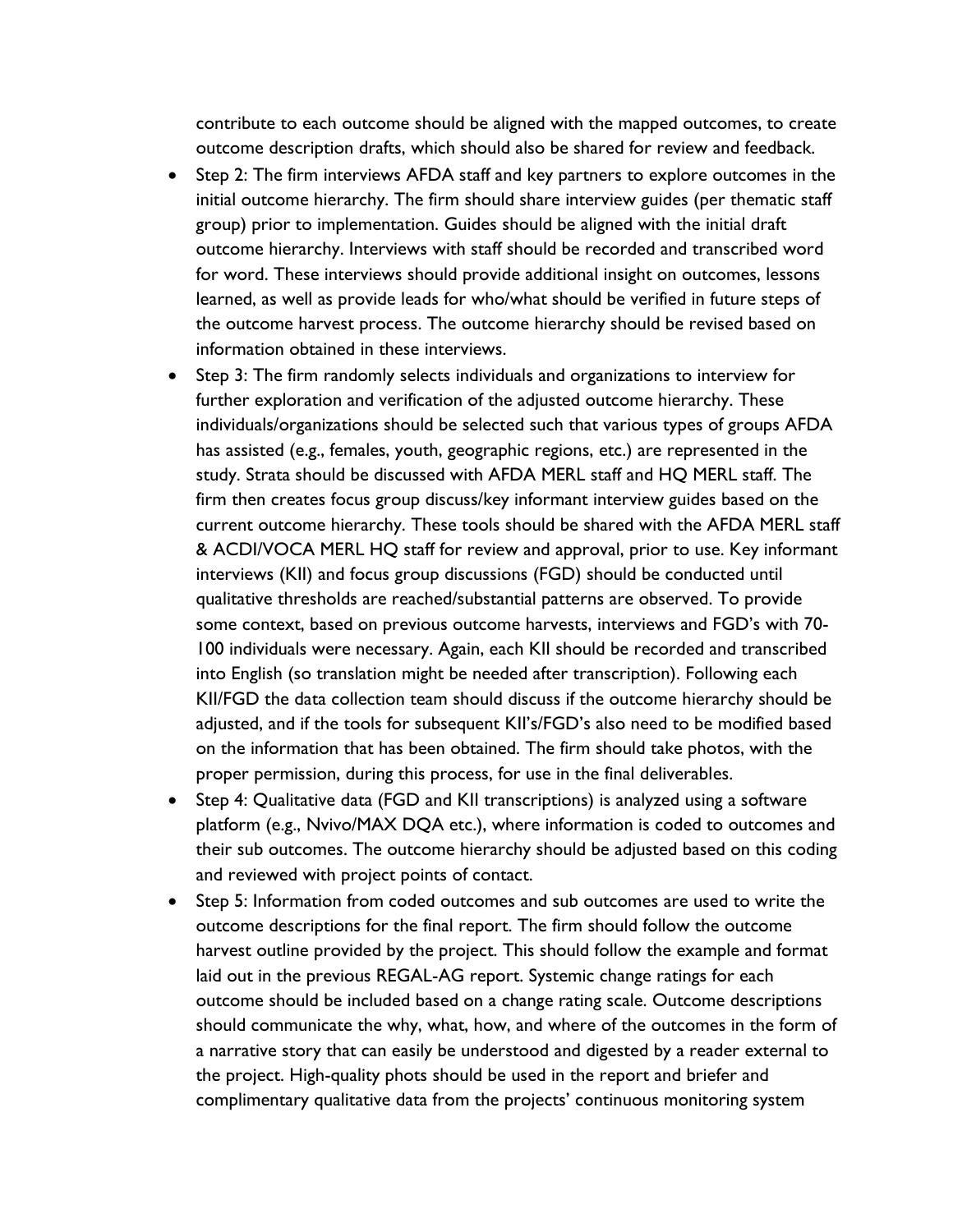should be in text boxes and integrated into the text to add context. Secondary data and references should also be integrated, as relevant, for context purposes (e.g., to better tell the story and illuminate the scope/depth/meaning of the outcome). The report and brochure shall be iteratively reviewed (and subsequently adjusted by the firm based on feedback) by relevant AFDA staff & ACDI/VOCA HQ staff until it has been approved as a deliverable.

| <b>WEE Sphere</b> | A-WEAI<br>Domain                                                                 | Indicator                                                                                                                                                                                                                                                                                                                                                                                                                                                                                                                                                                                                                                                                                                                                                                |
|-------------------|----------------------------------------------------------------------------------|--------------------------------------------------------------------------------------------------------------------------------------------------------------------------------------------------------------------------------------------------------------------------------------------------------------------------------------------------------------------------------------------------------------------------------------------------------------------------------------------------------------------------------------------------------------------------------------------------------------------------------------------------------------------------------------------------------------------------------------------------------------------------|
| Access,<br>Agency | Access to and<br>Decision-Making<br>Power over<br>Productive<br><b>Resources</b> | -Ratio of women/men that have accessed assets related to sector activities -<br>technology, inputs, BDS, training, etc. as a result of AFDA support<br>- Percentage of AFDA women smallholder with access to formal and/or<br>informal savings and/or credit (through self-help groups, VSLAs, farmers<br>groups, government institutions, MFIs, or formal financial institutions)<br>-Number of women smallholder with access to formal and/or informal savings<br>and/or credit (through farmers groups, government institutions or formal<br>financial institutions) due to AFDA assistance<br>-Average value of loan sizes (formal and informal) that women access as a<br>result of AFDA support - (including female firm owners as well as smallholder<br>farmers) |
| Agency            | Control over<br>Use of Income                                                    | - Number of women who report increased control over their own income.<br>-Percentage of households reporting that females provide input into decisions<br>about the use of income (I=no input, 2=input into very few decisions, 3=input<br>into some decisions, 4=input into some decisions, 5=input into all decisions);<br>disaggregated by age, ethnicity                                                                                                                                                                                                                                                                                                                                                                                                             |
| Access,<br>Agency | Leadership and<br>Group<br>Membership                                            | - Number of women in leadership or management positions in farmers<br>groups/associations/firms due to AFDA assistance (firm/group-level)<br>-Number of women's role upgrades as a result of skills training (firm-level,<br>participant-level)<br>-Number of women reporting more favorable perceptions of themselves after<br>being in such roles<br>-Percentage of AFDA participants who agree with the concept that females<br>are strong leaders                                                                                                                                                                                                                                                                                                                    |
| <b>Rules</b>      | N/A                                                                              | -Number of firms or organizations that report agreeing business benefits from<br>incorporating women in their business models.<br>-Percentage of AFDA-assisted organizations who have adopted/developed<br>inclusion products/policies/practices.<br>-Number of firms or organizations in which at least one AFDA- targeted<br>gender or social inclusion norm or behavior has changed                                                                                                                                                                                                                                                                                                                                                                                   |

## **ANNEX 6: A-WEAI Indicators**